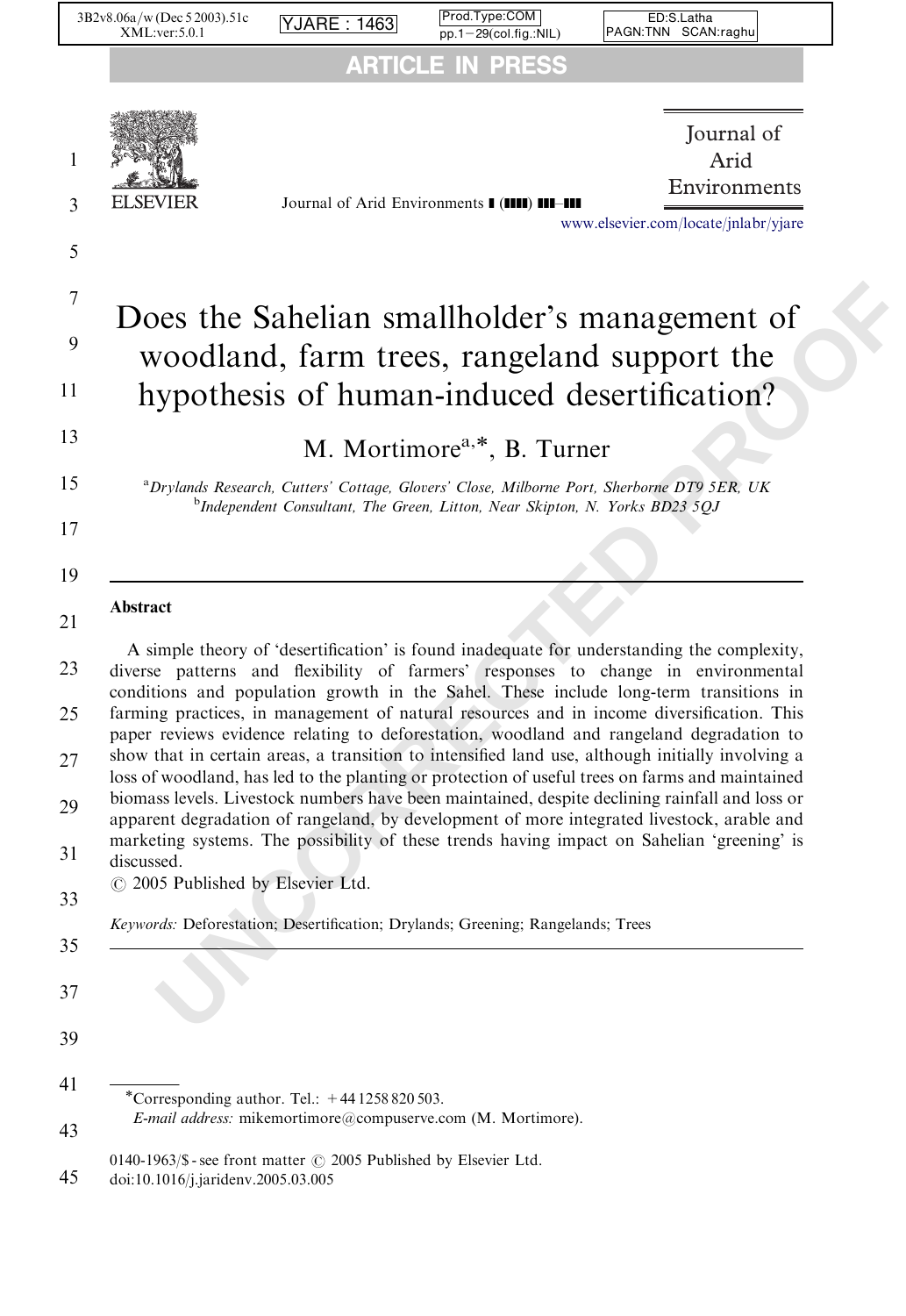### ARTICLE IN PRESS

2 M. Mortimore, B. Turner / Journal of Arid Environments  $\blacksquare$  ( $\blacksquare$ )  $\blacksquare$ 

#### 1. Introduction 1

- For more than three decades, since the Sahel Drought of 1968–73, the concept of 'desertification' has dominated interpretations of environmental change, more especially those of policy makers. The institutionalization of the concept by the UN system is mainly responsible for this. The Plan of Action to Combat Desertification 3 5
- was approved at the UN Conference on Desertification, held in Nairobi in 1977; the UN Convention to Combat Desertification (CCD) was initiated after the Rio Earth 7
- Summit, in 1992; and this had been ratified by  $>150$  countries when the World Summit on Sustainable Development took place in Johannesburg, 2002. Under the 9
- CCD, countries prepare and approve National Action Plans, in a process facilitated by the Convention's secretariat. Meanwhile, the Convention on Biodiversity 11
- structures global concerns about biodiversity loss and degradation of ecosystems, to which desertification has obvious relevance. 13
- A policy consensus placing desertification at the top of the agenda sidestepped key uncertainties about the scientific indicators of change and the nature of the linkages 15

between rainfall, management and environmental change. In the Sahel, these are complex (Raynaut et al., 1999). In particular, the impact of declining rainfall 17

- (between the 1960s and the 1990s) was underplayed in scenarios of human mismanagement, designed to attract funding support for technical interventions. It is 19
- primarily the failure of most of these interventions to reverse degradation of various kinds that has brought about a policy dilemma, and opened the debate to different 21

### approaches. 23

What is generally understood by 'desertification'? The term has commonly been employed in two ways: 25

- to describe biological or physical changes, but in one direction only (towards greater aridity and reduced productivity), or 27
- to characterize modes of management that are considered to result in these biological or physical changes. 29
- 31

In Shamiy Cesponson for duare the *Fan by Pachini* Bothan Desembation in National Desembation in Combat Deprediction in the UN Conference on Desertification, held in Natrobi in 1977; the Comention to Combat Desembent (CCD) The focus of this paper is on the second of these. Hence the question, 'Do humans cause deserts?' (Reynolds and Stafford-Smith, 2001 1026/id) embodies both the challenge and the enduring ambiguity of the concept. Desertification may be characterized as a 'suite of biogeophysical processes (Prince, 2002), each having its 33

- own indicators. Its analysis as an integrated process is problematic. Measurable 35
- outcomes, such as declining plant biomass, soil removal, or lowering ground-water tables, can be described and assessed using the methodologies of separate research 37
- disciplines. Climatic parameters lend themselves to sophisticated analysis. But understanding the causes of a management process called 'desertification' is complex 39
- because the variables interact with one another. It has proved rather easy in the past to assign pejorative labels to certain practices (deforestation, over-cutting, over-41
- grazing, biodiversity destruction, over-cultivation, nutrient or ground-water mining). On the other hand, it is difficult to control for the effects of rainfall variability. Thus, 43
- a large scientific, policy and populist literature on the Sahel is lacking in analytical 45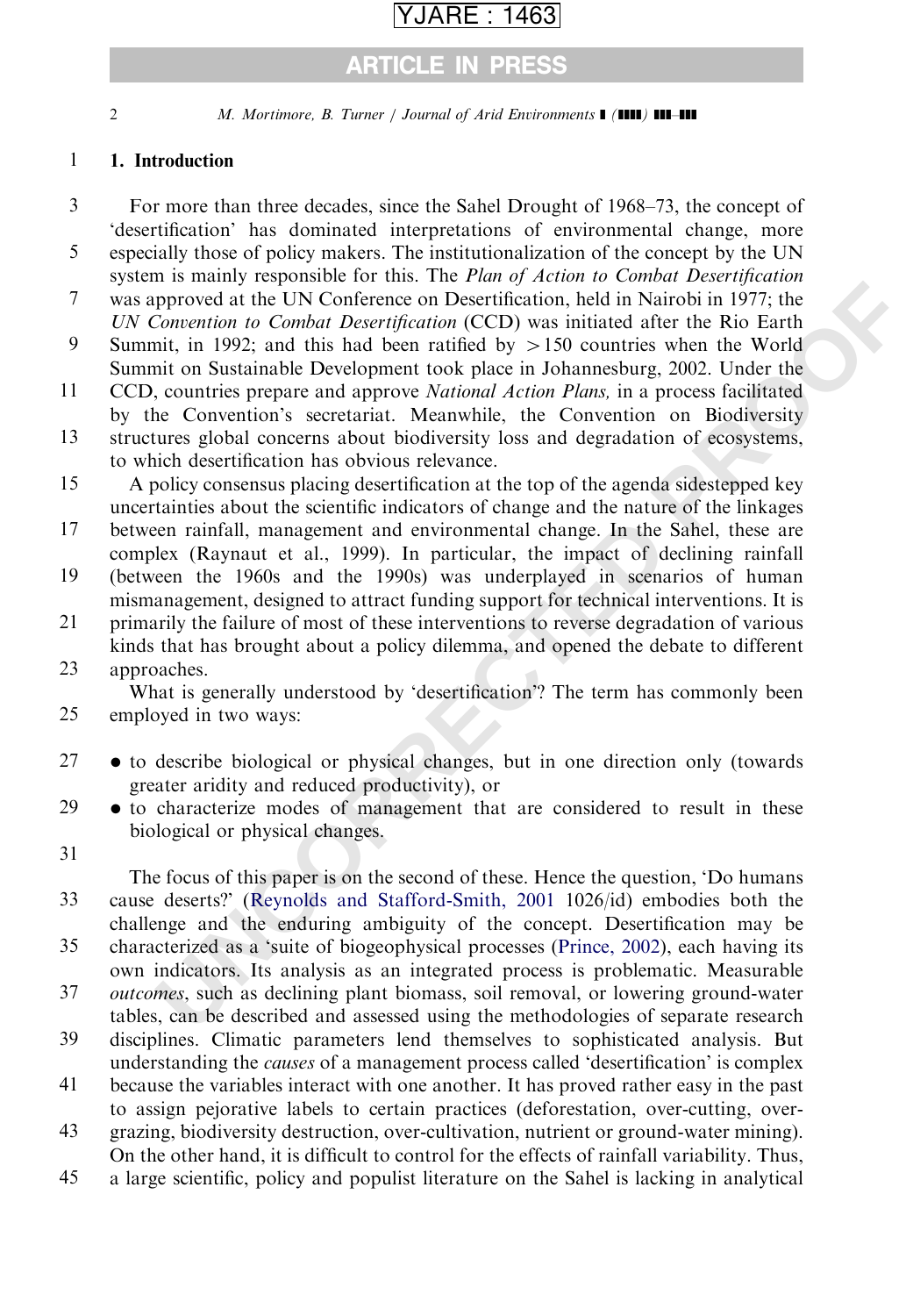### ARE : 1463

### ARTICLE IN PRESS

M. Mortimore, B. Turner / Journal of Arid Environments  $\blacksquare$  (IIII) III-III 3

- rigour with regard to causation [\(Rasmussen, 1999](#page-27-0)).<sup>1</sup> The concept is losing credibility [\(Warren and Olsson, 2003](#page-28-0)). 1
- From a literature which is too large to summarize, [Table 1](#page-3-0) simplifies the key problems, hypotheses and indicators. If these hypotheses are verifiable, desertifica-3
- tion is largely a man-made process, expressed in physical or biological indicators [\(Mainguet, 1991](#page-26-0); [Reynolds and Stafford-Smith, 2001\)](#page-27-0).<sup>2</sup> The agency of rainfall is 5
- unclear. There was a persistent decline in annual rainfall from the 1960s until the 1990s in the Sahel (Hulme, 1992).<sup>3</sup> However, by the end of the century, some increase 7
- had occurred from the very low levels recorded in the drought cycle of the early 1980s, and good rainfall was announced in both 2003 and 2004. Other rainfall 9
- parameters, such as length of growing period, occurrence of peak rainfall, and severity or frequency of inter- and intra-seasonal droughts, also have impact on farmers' activities (Mortimore and Adams, 1999), but have not been so thoroughly 11 13
- researched. 15
- 

### 17

### 2. Challenges to mainstream views

19

Some accepted narratives of human-induced desertification have been challenged by findings from studies in African drylands (Tiffen and Mortimore, 2002). Detailed

findings have been reported, and synthesized at country level.<sup>4</sup> The study areas included Maradi Department. 21 23

These were tested at village level and used to initiate participatory, multi-level policy discussions (Mortimore and Tiffen, 2004). 25

Major findings of this work (which also included studies in Senegal and Kenya) were that: 27

- population growth led to the development of new land, and urbanization created new markets, partly compensating for the loss of export markets; 29
- aguet, 1991; Reyonds and Nations-Smitt, 2001). The agency of ranifial is<br>a.r. There was a persistent decline in annual rainfull from the 1960s until the<br>in the Sahel (Hulme, 1992)<sup>.</sup> However, by the eard of the century, so primary production was maintained over the long term, despite variability from year to year, in terms of the output of food commodities per capita of the district population, or in a shift to higher-value crops; 31 33
- agricultural intensification, including increased attention to soil fertility management, was evident over the long term despite the moisture constraint; 35

<sup>37</sup> 39 <sup>1</sup>A large literature on modelling the processes of deforestation either ignores the need for an agreed definition or proceeds on the basis of multiple definitions (Lambin, 1994; Kaimowitz and Angelsen, 1998; [Geist and Lambin, 2001\)](#page-25-0). Yet Geist and Lambin point out that both forest clearance and degradation different processes—are implied in many usages.

<sup>41</sup> <sup>2</sup>Uncertainty persists because the process (with all its dimensions) is too complex to be analysed under experimental conditions, as can be done in managed farms or ranches in semi-arid areas of the USA and Australia. In smallholder economies, common rights to natural resources continue to be upheld, and private rights are subdivided among many millions of smallholders. <sup>3</sup>

<sup>43</sup>  $3$ Decline was recorded in five successive 30-year periods, 1931–60, 1941–70, 1951–80, 1961–90 and 1971–2000 at some central Sahelian stations ([Hess et al., 1995](#page-25-0); [Mortimore, 1998, p. 79, 2000\)](#page-26-0). <sup>4</sup>

<sup>45</sup> <sup>4</sup>Drylands Research Working Papers, 1–41, available at  $\langle$  [www.drylandsresearch.org.uk](http://www.drylandsresearch.org.uk) $\rangle$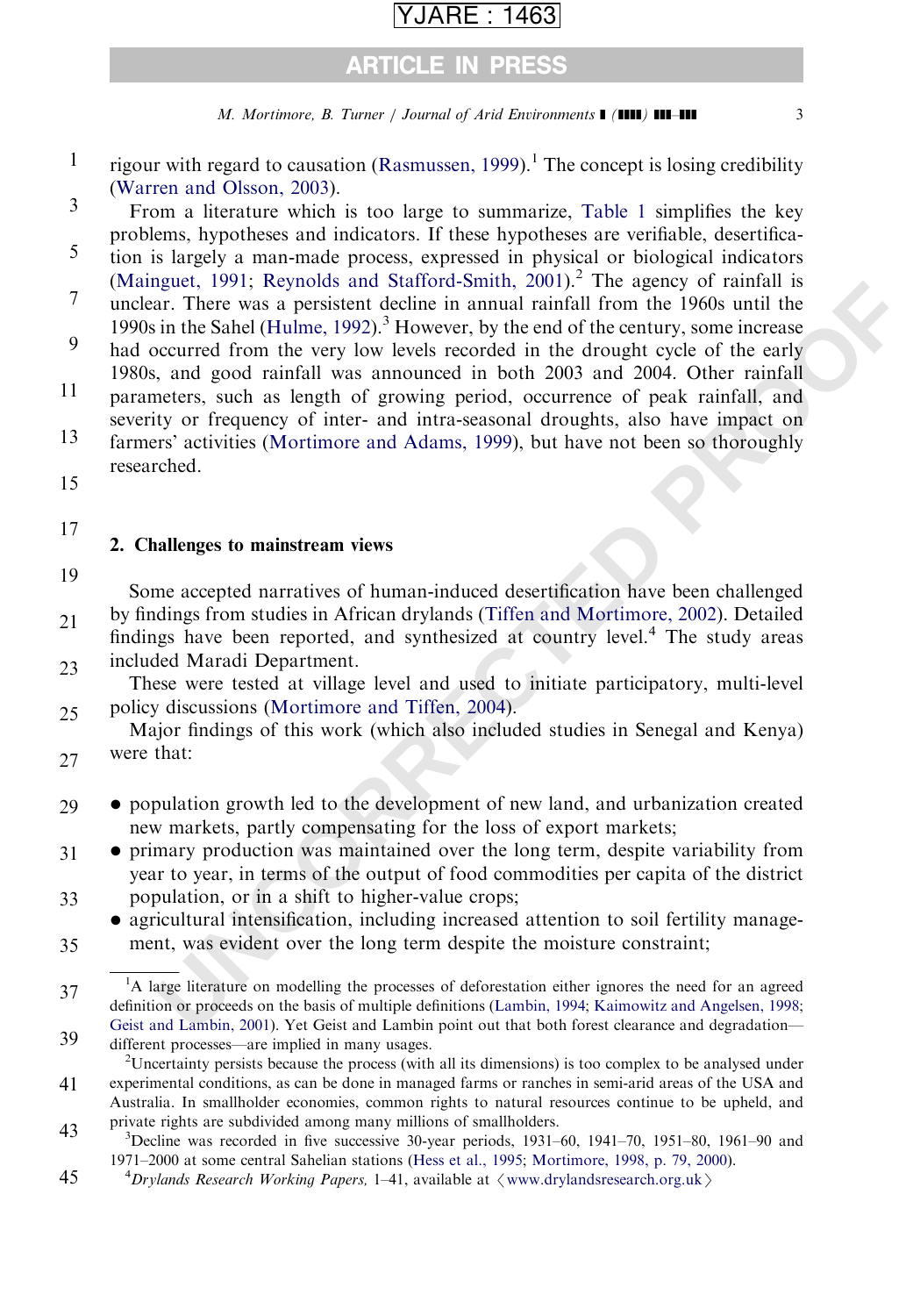## ARTICLE IN PRESS

<span id="page-3-0"></span>4 M. Mortimore, B. Turner / Journal of Arid Environments  $\blacksquare$  ( $\blacksquare\blacksquare$ )  $\blacksquare\blacksquare\blacksquare\blacksquare$ 

#### 1 Table 1

3 Problems, causative hypotheses and measurable outcomes of desertification in the Sahel region mainstream views

| Problem identification                            | Hypothesis of causation                                                                                                                                                                                                                                                                                                                               | Measurable outcomes                                                                                                                                                                                                                                                                                                                  |  |  |  |
|---------------------------------------------------|-------------------------------------------------------------------------------------------------------------------------------------------------------------------------------------------------------------------------------------------------------------------------------------------------------------------------------------------------------|--------------------------------------------------------------------------------------------------------------------------------------------------------------------------------------------------------------------------------------------------------------------------------------------------------------------------------------|--|--|--|
| Deforestation for agricultural<br>expansion       | Clearing dry woodland <sup>a</sup> for<br>agricultural purposes<br>permanently reduces its area,<br>productive potential, and<br>conservation value                                                                                                                                                                                                   | 1. Reduced plant biomass per<br>unit area<br>2. Reduced biodiversity<br>3. Micro-climatic aridification<br>4. Reduced CO <sub>2</sub> sequestration<br>5. Increased water erosion on<br>slopes and wind erosion on<br>bare soil                                                                                                      |  |  |  |
| Woodland degradation through<br>over-exploitation | Cutting, felling, or burning of<br>dry woodland in excess of<br>regeneration reduces its<br>productivity and degrades the<br>stock. Plantations fail to<br>compensate                                                                                                                                                                                 | 1. Reduced plant biomass in<br>stock and annual increment<br>2. Reduced biodiversity<br>3. Reduced CO <sub>2</sub> sequestration                                                                                                                                                                                                     |  |  |  |
| Rangeland degradation                             | Overstocking of rangeland or<br>failure to adjust herd movements<br>to localized pasture conditions <sup>b</sup><br>degrades plant communities,<br>inhibits regeneration and exposes<br>the surface to wind or water<br>erosion, as well as causing                                                                                                   | 1. Reduced edible biomass<br>2. Reduced biodiversity<br>3. Increased water erosion<br>4. Increased wind erosion of<br>topsoil and, in some areas, the<br>re-activation of sand dunes                                                                                                                                                 |  |  |  |
| Biodiversity reduction                            | starvation and a reduction in<br>livestock numbers<br>Deforestation, woodland or<br>rangeland degradation and<br>selective pressure on species<br>changes habitats, leading to the<br>decline or disappearance of plant<br>(or animal) species                                                                                                        | 1. Species scores decline over<br>time<br>2. Uncommon species become<br>rare, or disappear, common<br>ones more dominant                                                                                                                                                                                                             |  |  |  |
| Soil degradation and erosion                      | Overcultivation (breaking<br>restorative fallow cycles,<br>repeated cultivation and crop<br>removals without adequate<br>fertilization), and rangeland or<br>woodland degradation, lead to a<br>decline in soil fertility, leading to<br>increased exposure of topsoil to<br>erosion, and cannot be fully<br>reversed except in the very long<br>term | 1. Deterioration in soil physical<br>properties, increased water or<br>wind erosion of topsoils<br>2. Deterioration in soil<br>biological properties,<br>biodiversity and activity<br>3. Deterioration in soil chemical<br>properties<br>4. Declining productivity in<br>terms of economic or biomass<br>vield<br>5. Increased weeds |  |  |  |
| Dessication                                       | On rain-fed land, the withdrawal<br>of water in excess of recharge                                                                                                                                                                                                                                                                                    | 1. Falling subsurface water<br>levels in wells                                                                                                                                                                                                                                                                                       |  |  |  |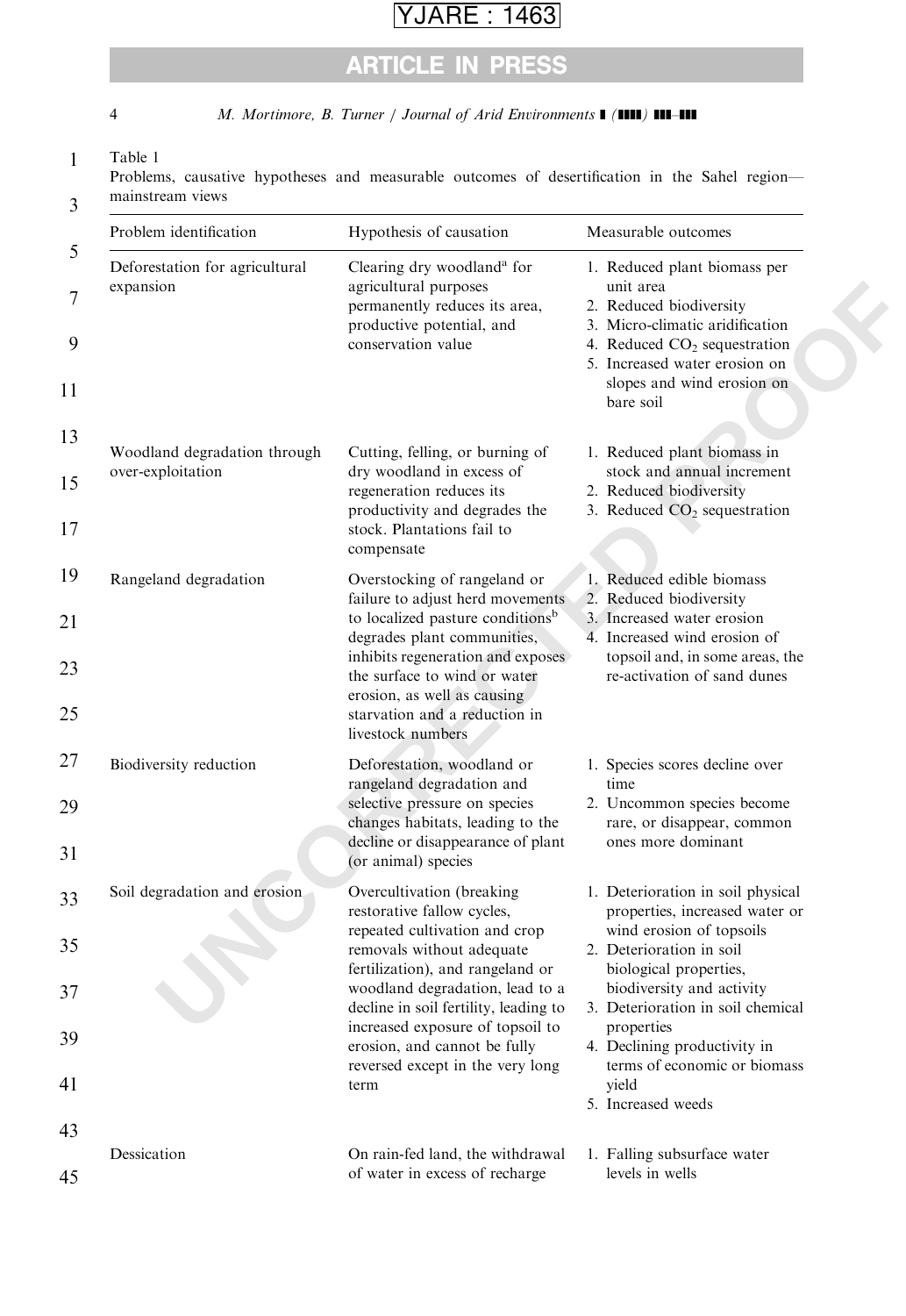## ARTICLE IN PRESS

M. Mortimore, B. Turner / Journal of Arid Environments ] (]]]]) ]]]–]]] 5

| Problem identification          | Hypothesis of causation                                                                                                                                                                                                                                                                                                                                                              | Measurable outcomes                                                                                                                               |
|---------------------------------|--------------------------------------------------------------------------------------------------------------------------------------------------------------------------------------------------------------------------------------------------------------------------------------------------------------------------------------------------------------------------------------|---------------------------------------------------------------------------------------------------------------------------------------------------|
|                                 | over several years leads to a<br>falling water-table, dessication of<br>surface water regimes (streams,<br>pools, wetlands), and losses of<br>plant and animal<br>bioproductivity. Withdrawal<br>from aquifers in excess of<br>recharge threatens the future of<br>those aquifers. Excess use of<br>irrigation water relative to<br>drainage leads to increased<br>toxicity in soils | 2. Shallower surface water,<br>available for shorter periods<br>3. Reduced soil moisture<br>4. Increased salinity, sodicity, or<br>other toxicity |
| conditions.                     | Niger, and the region of Kano in northern Nigeria. Profiles of long-term change in environmental,<br>economic and policy variables were constructed for the period 1960–2000.<br><sup>a</sup> Natural woodland is assumed to be determined by climax vegetation under specific rainfall and soil                                                                                     |                                                                                                                                                   |
|                                 | <sup>b</sup> Plant biomass production is assumed to be determined under natural conditions by rainfall.                                                                                                                                                                                                                                                                              |                                                                                                                                                   |
|                                 |                                                                                                                                                                                                                                                                                                                                                                                      |                                                                                                                                                   |
|                                 |                                                                                                                                                                                                                                                                                                                                                                                      |                                                                                                                                                   |
|                                 | • new technologies were selected, adapted, experimented and adopted within the<br>limits imposed by climate, soil and capital constraints;                                                                                                                                                                                                                                           |                                                                                                                                                   |
|                                 | • a farmer capability for investment in natural resources was present, and incentives                                                                                                                                                                                                                                                                                                |                                                                                                                                                   |
|                                 | to invest, provided by good policy, produced a robust response; and<br>• changes in the nature of the rural family and its financial management responded                                                                                                                                                                                                                            |                                                                                                                                                   |
| to new needs and opportunities. |                                                                                                                                                                                                                                                                                                                                                                                      |                                                                                                                                                   |
|                                 | 'Success stories' of environmental management by smallholders in African drylands                                                                                                                                                                                                                                                                                                    |                                                                                                                                                   |
|                                 | have been documented from five countries (including both those already mentioned and                                                                                                                                                                                                                                                                                                 |                                                                                                                                                   |
|                                 | Burkina Faso: Mazzucato and Niemeijer, 2000; Reij and Thiombiano, 2003) and donor-                                                                                                                                                                                                                                                                                                   |                                                                                                                                                   |
|                                 |                                                                                                                                                                                                                                                                                                                                                                                      |                                                                                                                                                   |
|                                 | funded projects (Reij and Steeds, 2003). Populations of 1-5 millions, and extensive<br>areas, are involved in these cases, which should not be discounted as exceptions. <sup>5</sup> In                                                                                                                                                                                             |                                                                                                                                                   |
|                                 | some international institutions, 'people-centred development' is replacing an emphasis                                                                                                                                                                                                                                                                                               |                                                                                                                                                   |
|                                 | on technical solutions to degradation, and a policy emphasis on realizing human<br>capacity and investment potentials among dryland peoples is being advocated (Dobie,                                                                                                                                                                                                               |                                                                                                                                                   |
|                                 | 2001; Anderson et al., 2004; Global Mechanism, 2004).                                                                                                                                                                                                                                                                                                                                |                                                                                                                                                   |
|                                 | These studies call for a reformulation of the degradation consensus which is still<br>influential in policy circles, especially at national level. Is a transition to more                                                                                                                                                                                                           |                                                                                                                                                   |
|                                 | sustainable ecosystem management possible, even under the harsh prevailing<br>conditions of the Sahel, and are these experiences in certain areas indicative? Living                                                                                                                                                                                                                 |                                                                                                                                                   |

45 <sup>5</sup>A discordance has been observed between negative interpretations of African agricultural change at the macro-scale and positive or neutral interpretations of case studies at the micro-scale ([Wiggins, 2000\)](#page-28-0).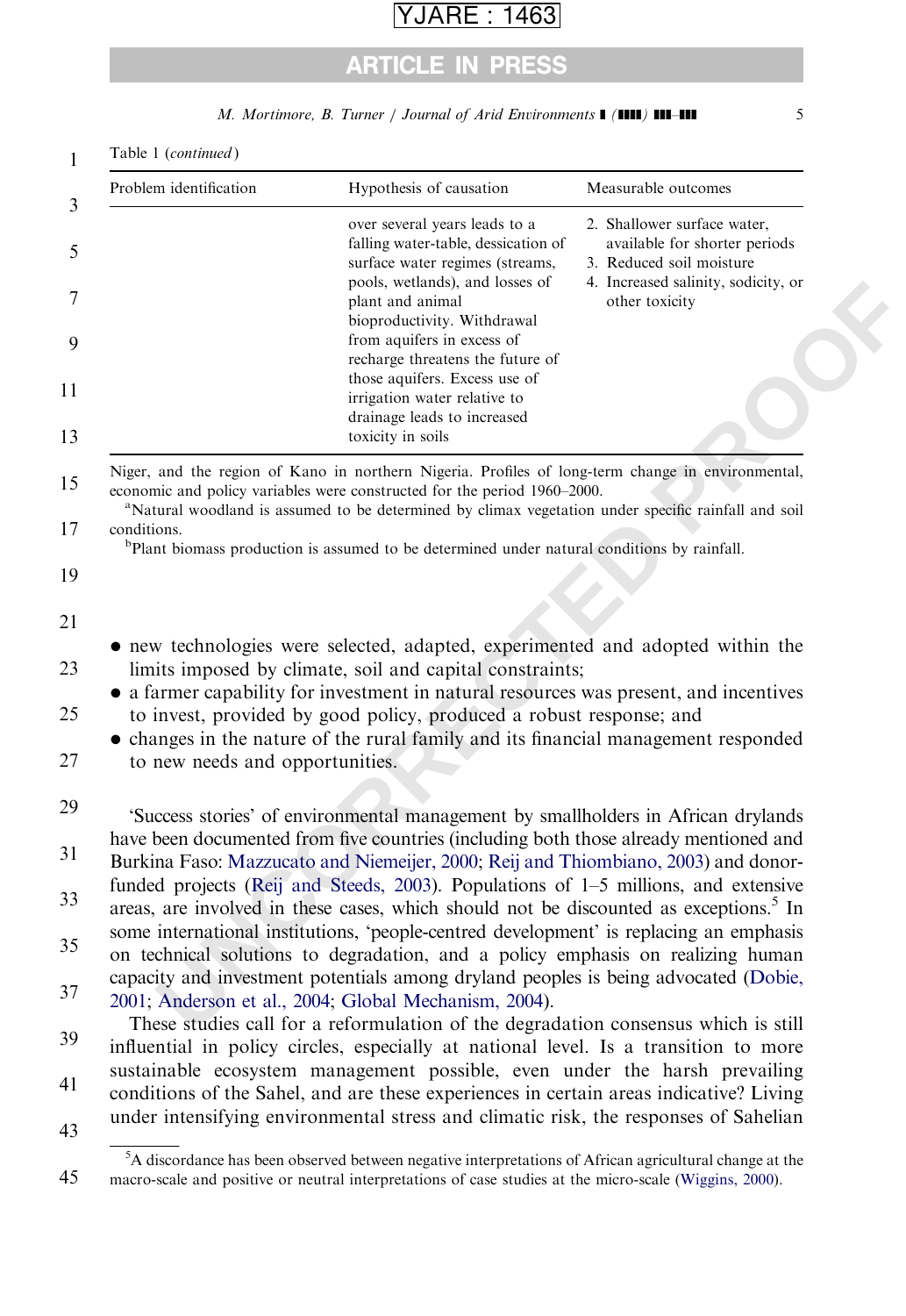## ARTICLE IN PRESS

6 M. Mortimore, B. Turner / Journal of Arid Environments  $\blacksquare$  ( $\blacksquare$ )  $\blacksquare$ 

- peoples are characterized by social resilience, a human resource for development [\(Vogel and Smith, 2002](#page-28-0); [Mortimore, 2005\)](#page-26-0). There is discernible progress, in some 1
- areas, towards more sustainable and productive management of natural resources. Also, a more urbanized economy, with new markets, investment opportunities, and 3
- non-farm incomes, is driving economic transition in many areas [\(Tiffen, 2003\)](#page-27-0). The decline in biological productivity, which is at the heart of desertification, is situated 5
- in this broader context, as decisions about individual livelihoods are being made. Land use change (LUC) is the result of such decisions—how to allocate the resource, 7
- whether to invest—which are made by many agents over time. The process of LUC is expressed in land cover changes (LCC) which can be monitored by remote sensing and 9
- have significance on a global scale (Meyer and Turner, 1994). LUC measures one facet of adaptive ecosystem management, and the long-term performance of the production 11
- system provides a criterion of 'success'. We shall examine LUC in two central Sahelian locations in relation to three inter-linked degradation scenarios: deforestation, over-13
- exploitation of woodland, and rangeland degradation. 15

Section 3 addresses agricultural expansion as an agent of deforestation. We review long-term LUC data on two study areas: in southern Niger (Maradi Department) and

- northern Nigeria (Kano Region), and also referring briefly to an area in Senegal (Diourbel Region). We ask the question, 'was this process desertification?' In its place, a 17 19
- descriptive and transitional LUC model is proposed. This is used to interpret regional LUC data for states in northern Nigeria. Section 4 examines woodcutting and tree 21
- management on farms, again using northern Nigerian data, to show that they are consistent with a model of transition to more sustainable practice. In Section 5, we confront the conventional view of rangeland degradation with the evidence of long-term 23
- buoyancy and increasing diversity in the livestock sector, and link this with a trend to closer integration of crop with livestock production, and a response to growing markets. 25
- Finally, Section 6 asks the question, 'can transitional LUC along the lines described have contributed to observed Sahelian 'greening'?' An experimental model is constructed at micro-scale, using historical data from the period in question. 27 29
- 31

### 3. Agricultural expansion as the main agent of deforestation

33

In broadcard productively, worth is at the neart of ouces tonetable, to some the content of the centure (LUC) is the result of such decisions about individual livelihoods are being made.<br>
In broadcard case, the centure of Deforestation assumes a prominent place in conceptions of desertification. It is understood here to mean a decline in the area of dry tropical woodland, including savanna woodland, relative to other types of land cover, including its transformation 35

- into farmland or permanent pasture (Geist and Lambin, 2001). According to FAO usage, forest and agriculture are mutually exclusive. We propose to submit this conceptualization to field evidence, and suggest that even at a general level, a more 37 39
- sophisticated model is required for the Sahel.
- Certainly, the critical determinant of woodland decline in the Sahel is agricultural expansion [\(Reenberg and Nielsen, 1997;](#page-27-0) [Wardell et al., 2004\)](#page-28-0). An increasing 41
- cultivated fraction dominates almost every narrative of rural LUC. Thus in the managed ecosystems of the Sahel, long-term LUC was a primary determinant of 43
- secondary changes in plant bioproductivity and biodiversity. In our two regions, 45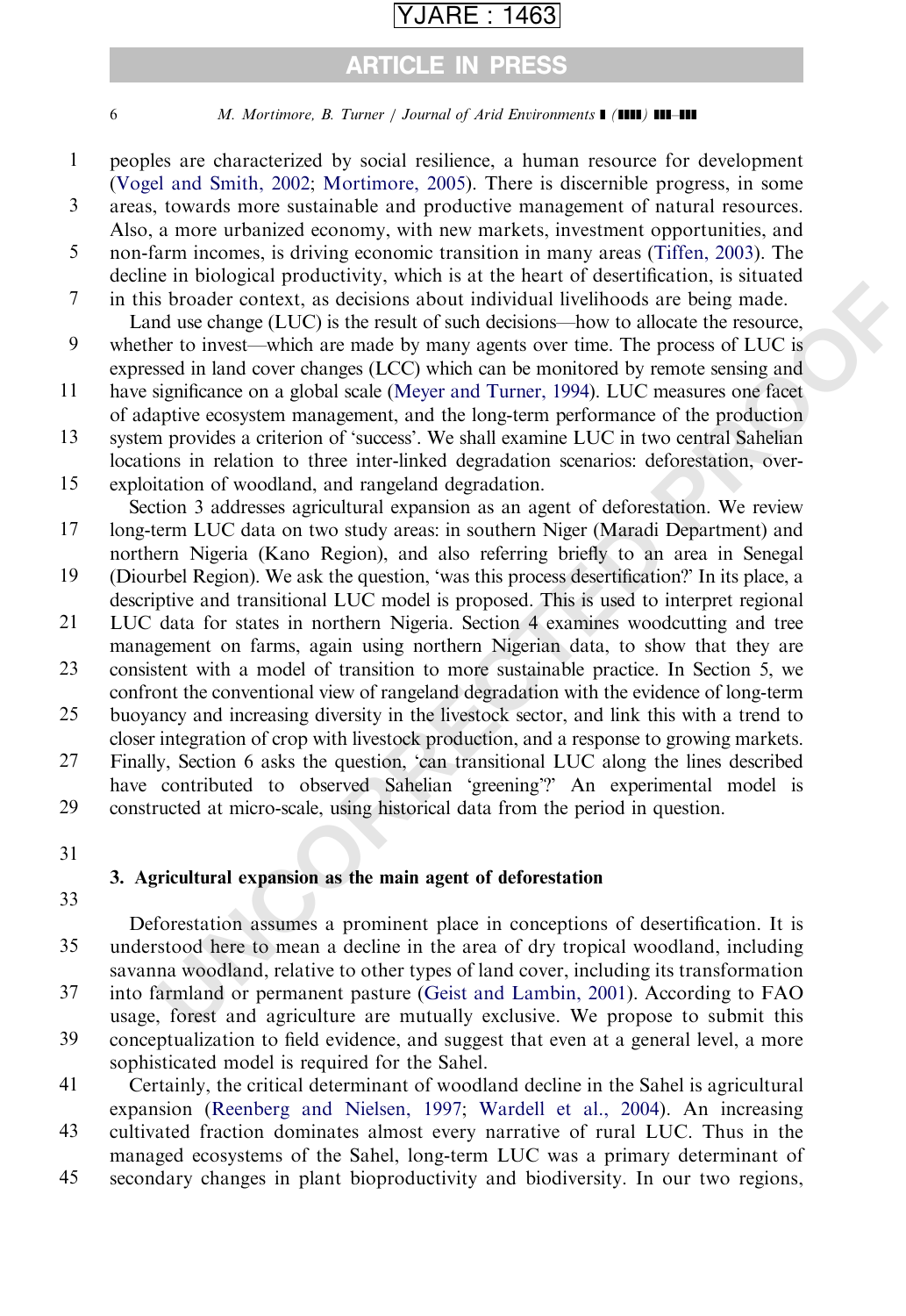## ARE : 1463

### ARTICLE IN PRESS

M. Mortimore, B. Turner / Journal of Arid Environments  $\blacksquare$  ( $\blacksquare\blacksquare$ )  $\blacksquare\blacksquare\blacksquare\blacksquare$ 

<span id="page-6-0"></span>

- 25 Fig. 1. Land use in Maradi Department (south of the Tarka Valley), 1975. Source: Air photography [\(Mahamane, 2001\)](#page-26-0).
- 27

profiles of LCC were constructed for 40-year periods (1960–2000), as nearly as the available data permit (Mortimore et al., 2005). 29

3.1. Maradi Niger 31

Dramatic landscape transformations took place over a wide area—nearly 30,000 km<sup>2</sup> —between 1957 and the present day. An analysis of changes between 1975 and 1996 (Mahamane, 2001) shows that: 33 35

 At the beginning of the period, cultivation had already appropriated 59% of the area (Fig. 1); by 1996, the figure had increased to  $73\%$  (Fig. 2). This increase  $(24%)$  effectively completed a cycle of agricultural colonization or 'deforestation' which had accelerated as early as the 1920s, eventually creating a landscape of 37 39

- permanent fields and short fallows.<sup>6</sup> 41
- Some areas, still under woodland or grassland in 1975, moved with time along a gradient from 'forest' or 'open forest', through 'wooded grassland' and 'shrub 43

<sup>45</sup> <sup>6</sup>'Cultivation' includes short fallows as well as current cultivation, as some fields are shifting.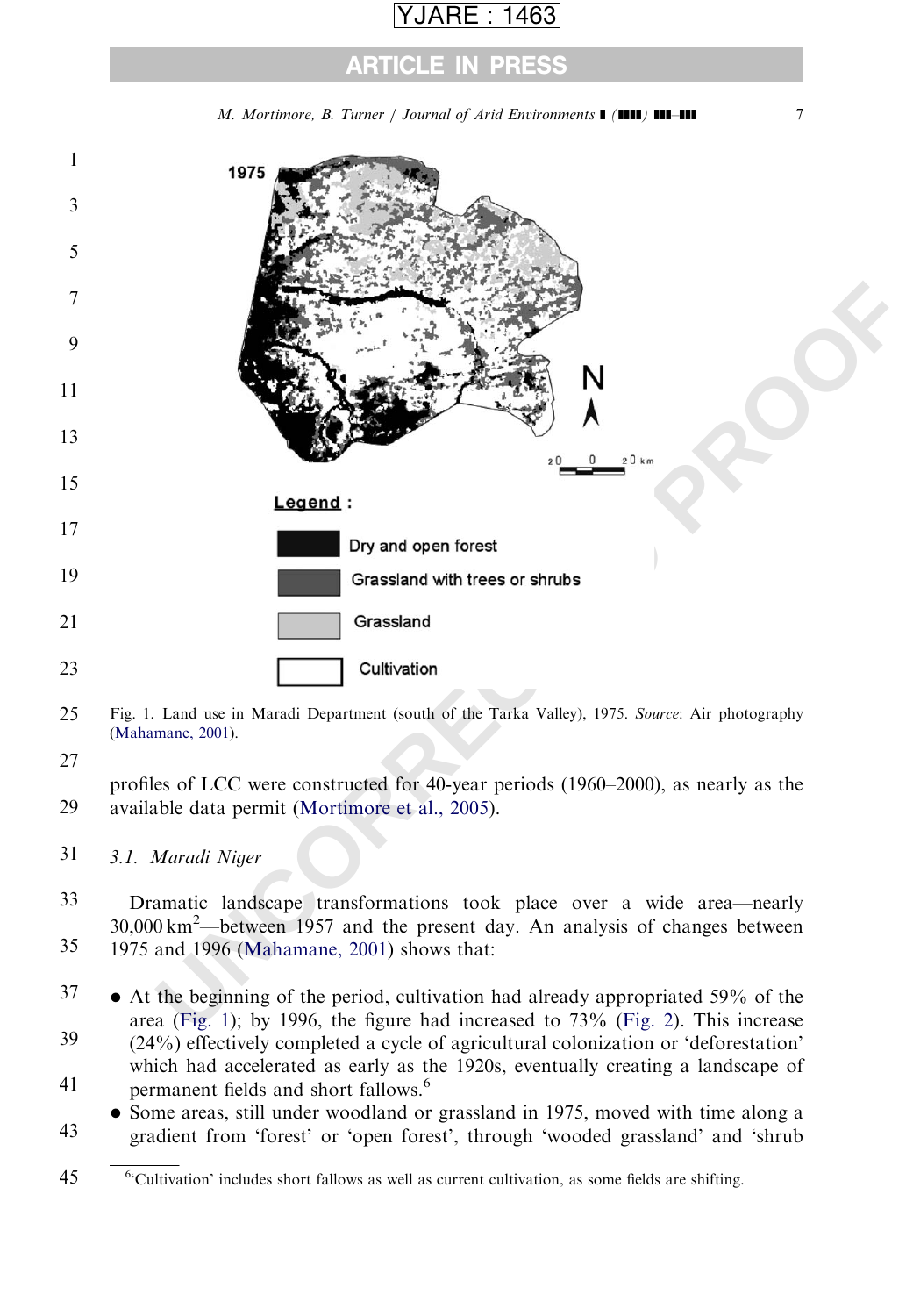### ARTICLE IN PRESS

<span id="page-7-0"></span>

29 Fig. 2. Land use in Maradi Department (south of the Tarka Valley), 1996. Source: Resurs image [\(Mahamane, 2001\)](#page-26-0).

grassland' to 'grassland'. Some would regard this as a pathway of degradation; if so, the transfers between classes suggest that 33% of the area mapped 'degraded' between 1975 and 1996, while 15% 'improved' in the status of its vegetation. 31 33

Rapid in-migration and population growth, a boom in the production of groundnuts for an export market, and improving road infrastructure were among 35

the driving forces (Mortimore et al., 2001). In Maradi, rural population density, market access and rainfall all decline northwards. However, agricultural colonization continued under declining rainfall in the 1970s and 1980s. 37 39

In Maradi Department, a gloomy prognosis was given in the aftermath of the Sahel drought of the early 1970s [\(Raynaut, 1980](#page-27-0)). Deforestation, soil degradation, 41

low yields, a loss of local food sufficiency, increased dependence on out-migration

and a threat to the continued integrity of the social system together created a perceived crisis. However, notwithstanding continued risk from drought, high levels 43

of poverty and long distances to markets, Maradi maintained its grain yields (on a 45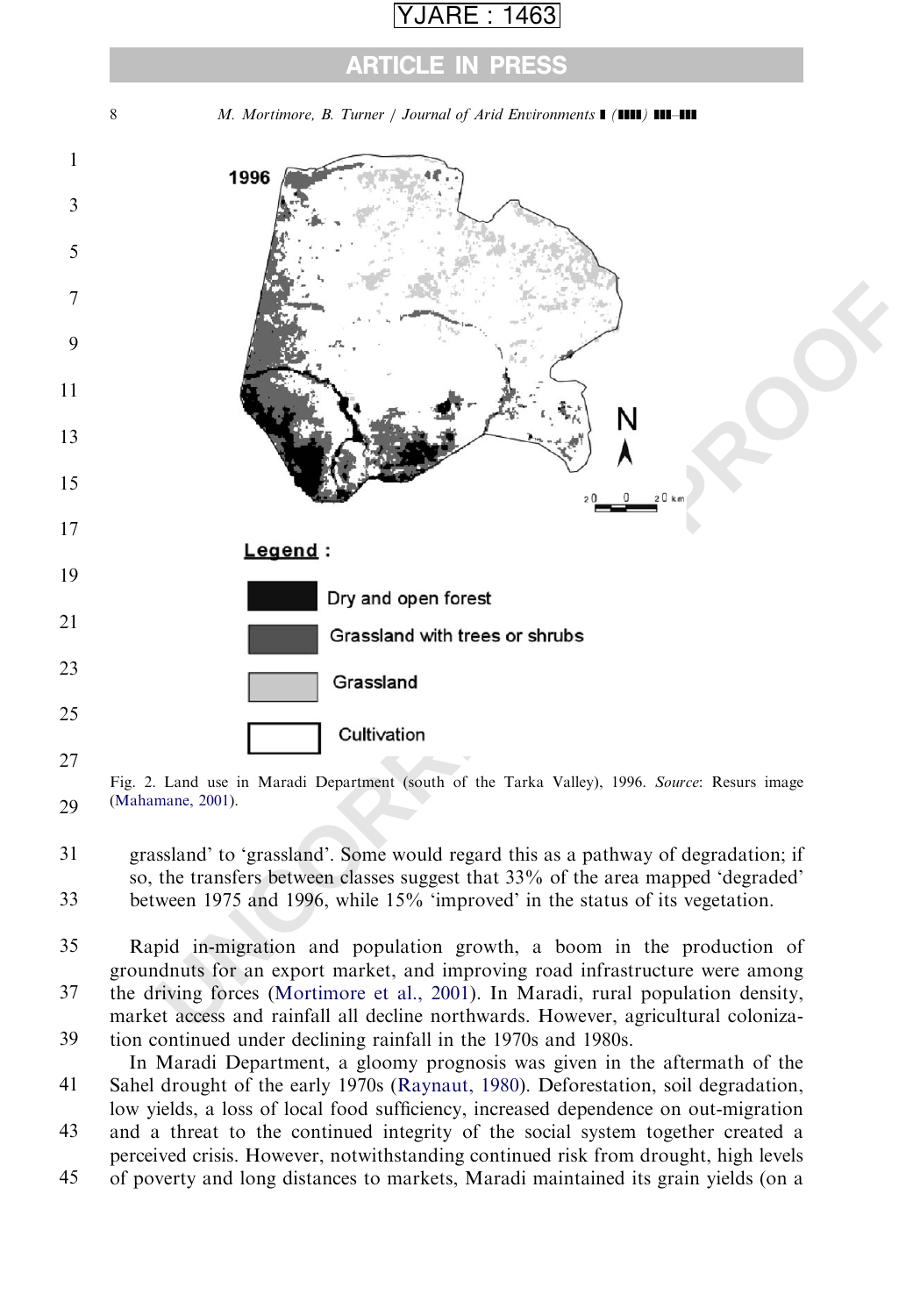### ARTICLE IN PRESS

### M. Mortimore, B. Turner / Journal of Arid Environments ] (]]]]) ]]]–]]] 9

- per capita basis) on average through the 1980s and 1990s ([Hamadou, 2000\)](#page-25-0). Some of this achievement was due to further agricultural expansion, but by 1996, the supply 1
- of new land was virtually exhausted. Yet the population of the department grew rapidly—between 1977 and 1988, at a yearly rate of 3.5% ([Tiffen, 2001\)](#page-27-0). A 3
- distinction had emerged between the south, where higher average rainfall, more labour and better market access were encouraging the adoption of more intensive 5
- techniques, and the north, where farming was still extensive and more risky [\(Mortimore et al., 2001\)](#page-26-0). 7
- Thus the cartographical evidence of LUC is quite ambivalent unless interpreted in the light of processes observed on the ground. 9
- 11

3.2. Kano region, Nigeria

13

Four, widely separated, areas, were chosen, with a range in average annual rainfall from 350 to 650 mm (1990s) and in resident population density from 11 to 223 km<sup>-2</sup>. Access to the regional market at Kano correlates positively with both the rainfall and 15

- the population density. In that order: 17
- Kaska, 350 km NE of Kano, is an area with recent severe degradation, in the form of reactivated sand dunes, in a natural grassland interspersed with depressions, partly wooded, containing saline ponds; 19 21
- Futchimiram, 440 km ENE of Kano, has shifting cultivation, with long recuperative fallows, set in open savanna woodland; 23
- Dagaceri, 200 km NE of Kano, has both permanent fields and some shifting cultivation with short fallows, and residual areas of degraded woodland; and 25
- Tumbau has long-term permanent cultivation almost everywhere, with mature farm trees, and few fallows and no woodland. 27
- That otect make the costs well encoronaging the acoptom of microscopical<br>tiques, and the north, where farming was still extensive and more risky<br>timere et al., 2001).<br>
Units outs the cartographical evidence of LUC is quite Given the force of rural population growth in driving LUC, an approximately synchronous comparison between the four locations offers a spatial analogue of LUC over time (Figs. 3 and 4). Such a comparison suggests a powerful role for the demographic factor in driving deforestation.<sup>7</sup> However, an examination of the detail provides a warning against generalization. Table 2 summarizes mapping of  $135 \text{ km}^2$  in each location, using three dates (depending on sources available) between 1950 and 1990. Although all areas suffered from decreasing rainfall, and reduction in wetland 29 31 33 35
- areas (which have great value for dry-season farming and grazing) each farming system took its own course, and this individuality reflected a unique combination of forces, which may be summarized as follows [\(Mortimore and Adams, 1999](#page-26-0)): 37
- 39
- In Kaska, where grassland on former sand dunes dominates the landscape, and cultivation and woodland are concentrated in depressions, cultivation actually declined, while remobilized sand dunes increased, under conditions of declining 41
- 43

<sup>45</sup> <sup>7</sup>Synchronous data are difficult to achieve for such a comparison. Air photography used for LCC mapping is for 1981 at two sites and 1990 for two; population data is from the Census of Nigeria, 1990.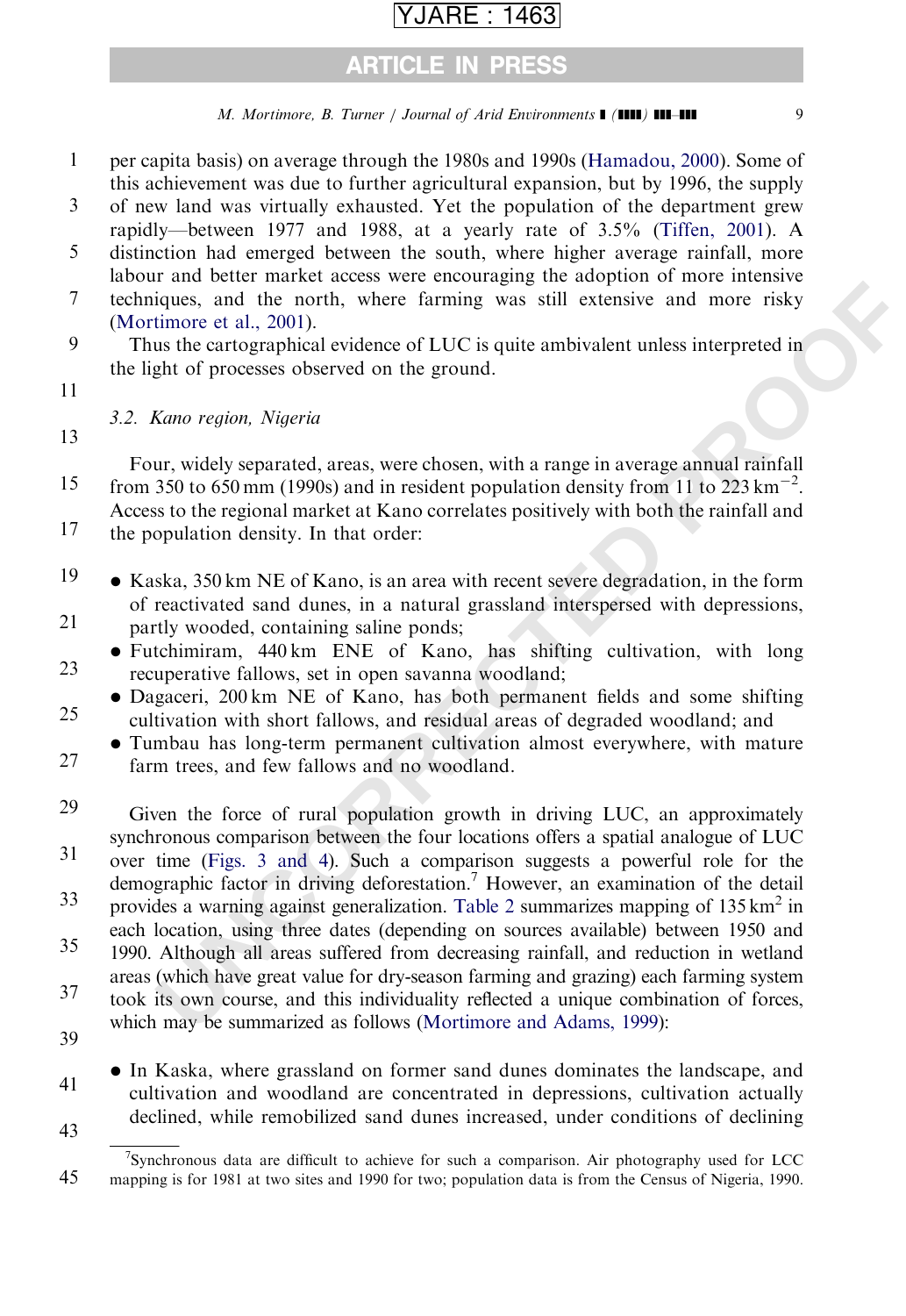ARTICLE IN PRESS

<span id="page-9-0"></span>

 Fig. 3. Land use contrasts at four sites in the Kano region, illustrating ecosystems summarized in [Table 2](#page-12-0). From left: Kaska, Futchimiram, Dagaceri, Tumbau. Source: Air photography, approximately 15 km<sup>2</sup> at each site.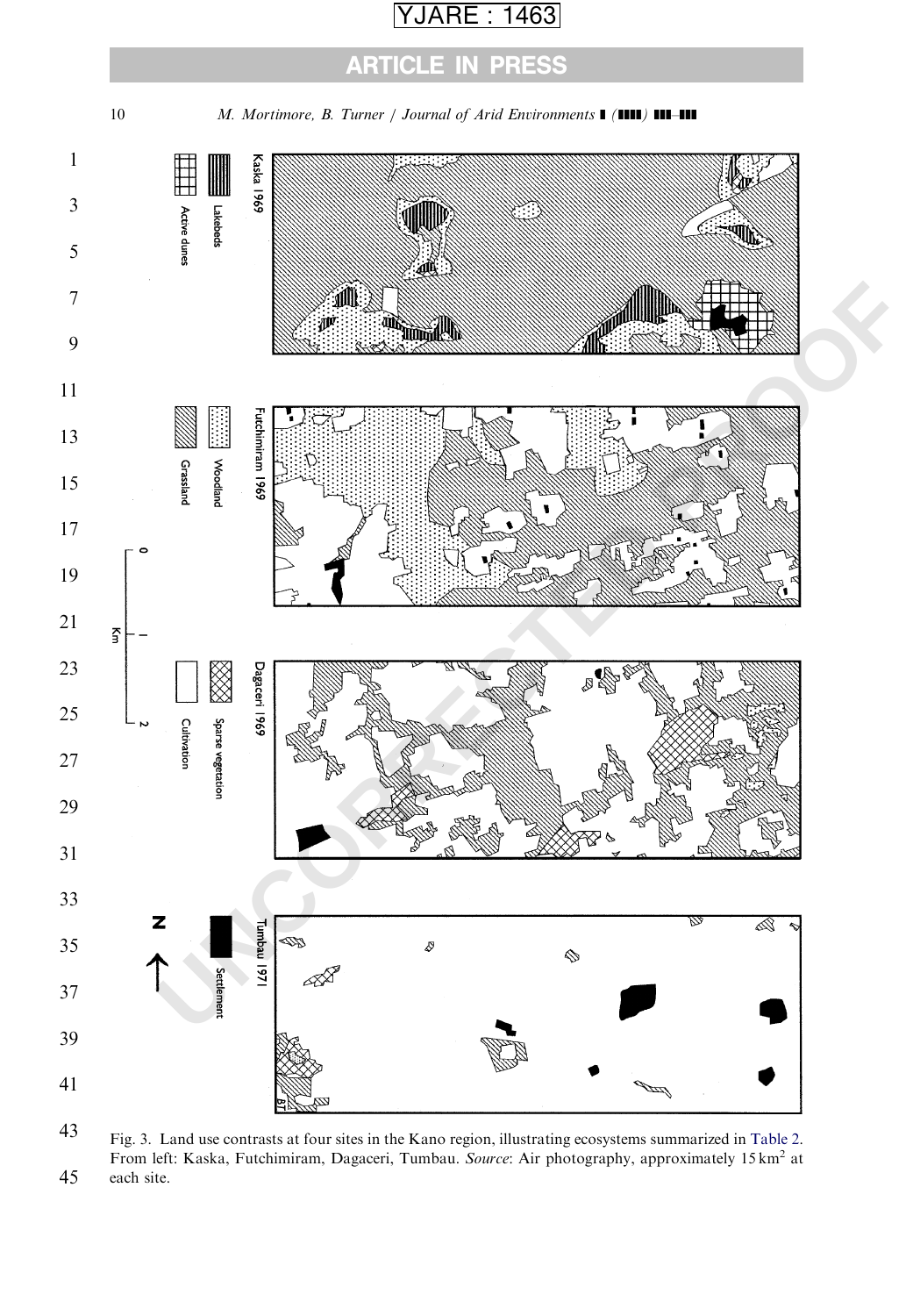## ARTICLE IN PRESS

### M. Mortimore, B. Turner / Journal of Arid Environments  $\blacksquare$  ( $\blacksquare$ )  $\blacksquare$

- rainfall, in a locally notorious case of 'desertification'. 1
- In Futchimiram ([Fig. 4](#page-12-0)), where open savanna woodland and shifting cultivation
- share a less differentiated ecosystem roughly in the ratio 3.5:1, the cultivated fraction did not change in 30 years. However, an increase in grassland at the expense of woodland reflects the beginning of a transition to permanent fields. 3 5
- In Dagaceri, rapid expansion of cultivation was abruptly terminated when the

competing interests of farmers and livestock producers were settled in a territorial agreement in 1972, by which time, cultivation had extended to 56.1% of the area, 7

- much of it with short fallowing, and had not changed significantly by 1981. However, grassland—fallows—expanded thereafter, at the expense of woodland (reflecting a shift into farming on the part of the pastoralists). 9 11
- In Tumbau, an ancient and stable system of annual cultivation had eliminated almost all fallowing by 1950, and the few remaining uncultivated areas were converted during the next 30 years. In its place, a highly intensive farming system 13

based on organic fertilization, crop-livestock integration, and high inputs of labour and skills was extended to almost every plot (Harris, 1998), and the 15

- cultivated fraction is now among the highest found in Nigeria. 17
- **Example 1** (and Vapiral of the medition we a study of the control with the energet in 1972, by which time, cultivation had extended to 56.1% of the area, election in 1972, by which time, cultivation had extended to 56.1% Diourbel Region in Senegal is superficially similar to the Kano Close-Settled Zone, having a long history of permanent cultivated fields, a high cultivated fraction, and a relatively high rural population density (up to  $150$  persons km<sup>-2</sup>). LUC mapping shows an increase in the cultivated fraction from 82 to 87% between 1954 and 1978 (source: air photographs) and to 93% by 1999 (source: SPOT image). However, these very high figures disguise an increase in short grass fallows which is revealed in data for 1989 (air photographs) and in official land use estimates (Faye et [al., 2001\)](#page-25-0). Analysis of economic data shows that this was a response to agrarian stagnation, which followed a major change in policy after 1984 (the withdrawal of subsidies, credit and other forms of state support for export groundnut production). This example suggests that *décapitalization* under unfavourable market policies can threaten the sustainability of a land use transition. 19 21 23 25 27 29
- 31

#### 3.3. Was this desertification? 33

These studies appear to describe LUC whose dominant theme is the transfer of woodland to cultivation, which (in the terms of the FAO's definition of 'forest') mainly configures deforestation. The driving forces behind this landscape transformation included an interactive mix of population growth and market opportunities, with declining average rainfall providing additional cause for extending cultivation per capita.<sup>8</sup> New, labour-saving technologies (such as 35 37 39

<sup>41</sup> 43 <sup>8</sup>Insufficient attention has been given to rainfall decline as a driving factor in agricultural expansion. Where land preparation has low costs under hand technologies, to plant a larger area is a standard risk-

<sup>45</sup> reducing strategy; on the other hand, when drought is already established, further planting is pointless. Drought risk has been influential in driving farmers into greater reliance on wetland resources, though diminished in the Sahel [\(Raynaut et al., 1997](#page-27-0)) and in areas studied.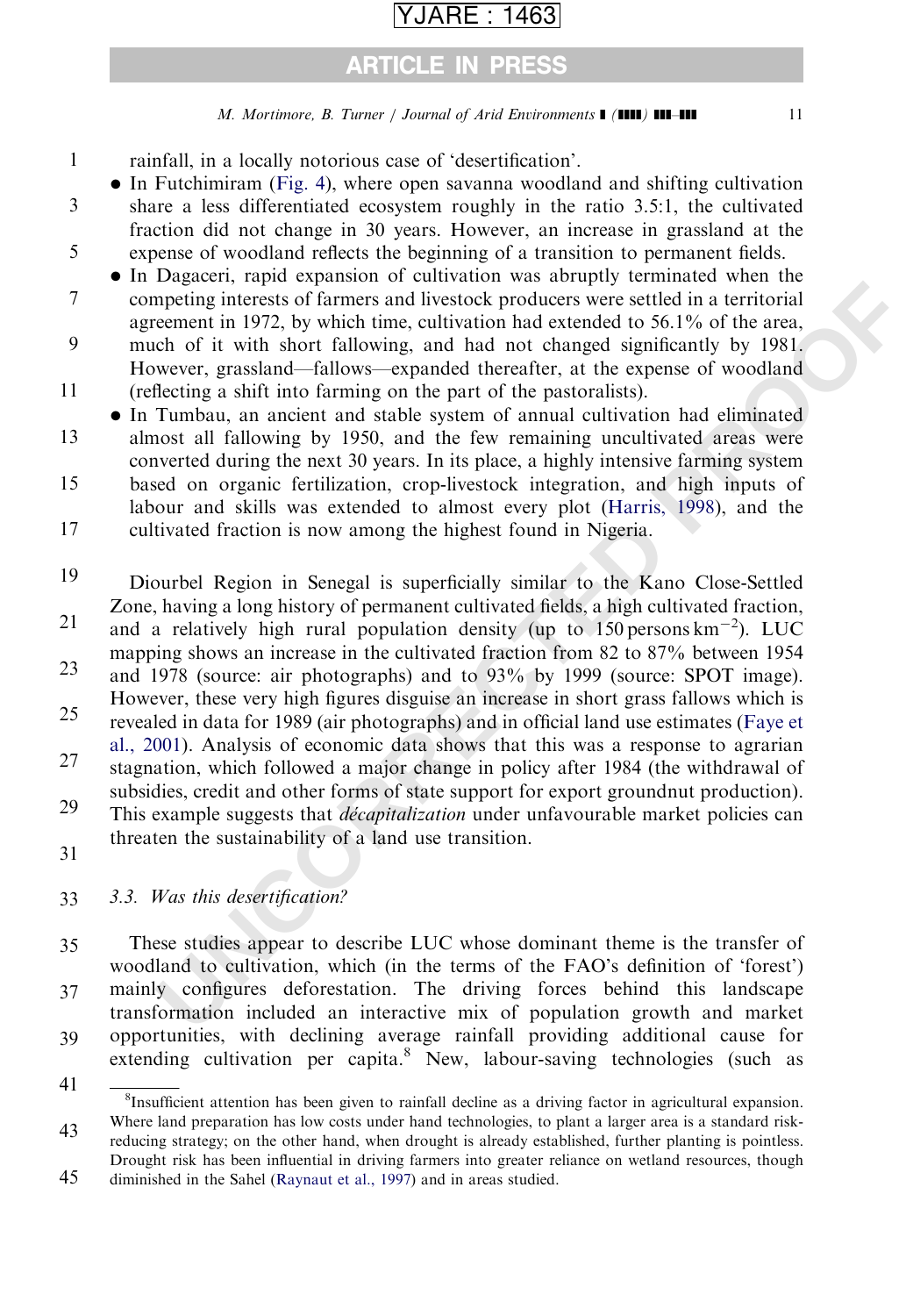## ARTICLE IN PRESS

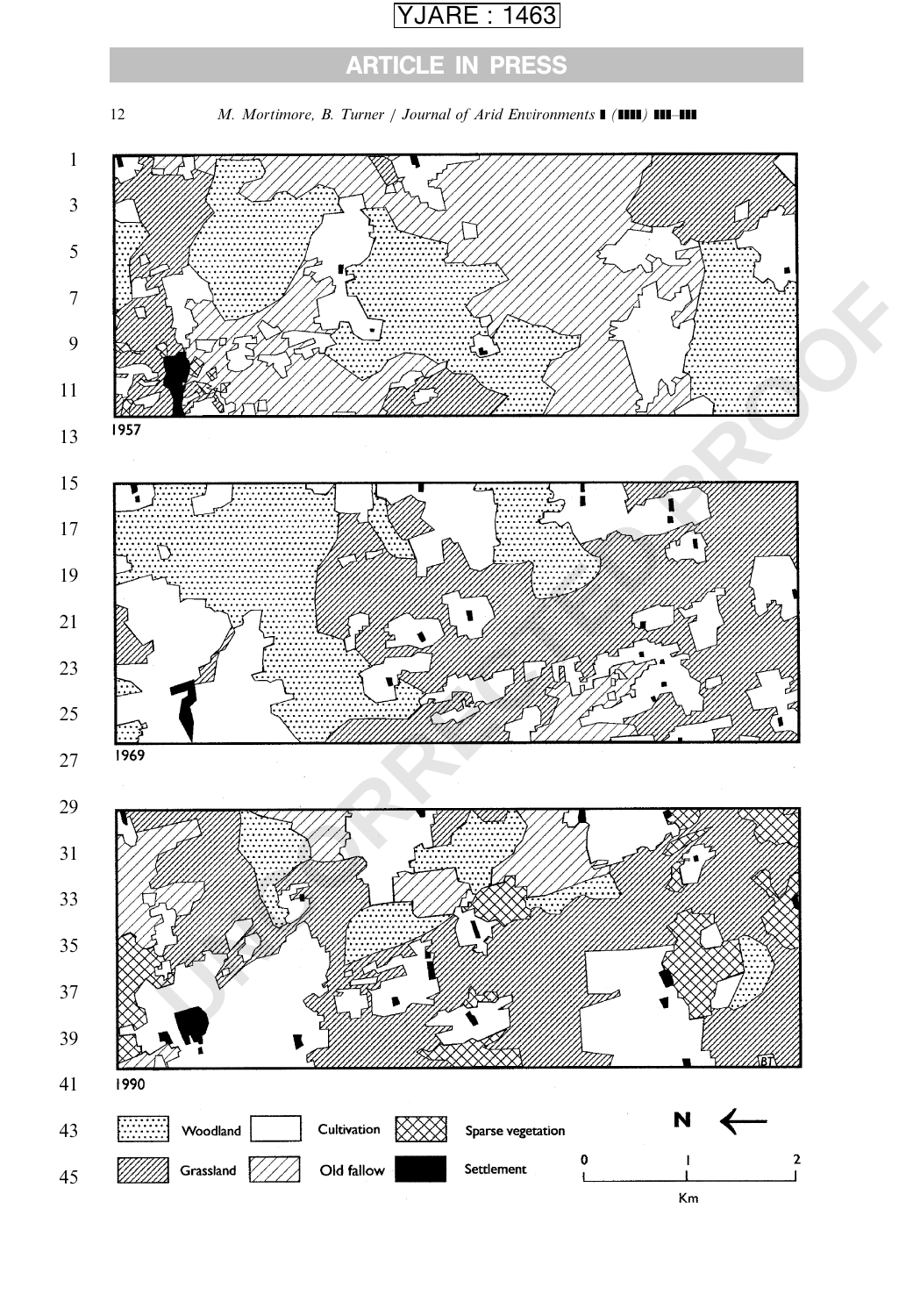## ARTICLE IN PRESS

M. Mortimore, B. Turner / Journal of Arid Environments  $\blacksquare$  (IIII) III-III 13

# tion (%)<br>
168 107 221 21 21.7 356 66 46<br>
and (%)<br>
16.1 94 306 73 22 12 10.7 21<br>
and (%)<br>
16.1 94 306 73 32 10 02 14<br>
comdgspare vegetation (%) 1.5 25.3 66 6 7.5 19 11:1 41 7.5<br>
160 momdgspare vegetation (%) 1.5 25.3 66 6 7 3 5 7 9 11 Land cover Kaska Futchimiram Dagaceri Tumbau 1950 1990 1957 1990 1950 1981 1950 1981 Cultivation (%) 15.8 10.7 22.1 21.7 35.6 54.6 77.6 88.4 Woodland (%) 16.1 9.4 30.6 7.9 3.2 1.0 0.2 1.6 Grassland (%) 63.9 52.8 46.4 62.1 57.1 32.7 17.4 0.6 Bare ground/sparse vegetation (%) 1.5 25.3 0.6 7.5 1.9 11.1 4.1 7.5 Rainfall (mm)a 557 286 461 286 706 429 810 573 Population  $(km^{-2})$  $11$   $31$   $43$   $223$

#### <span id="page-12-0"></span>1 Table 2

Cultivation and deforestation in four contrasting ecosystems, Kano region

13 Source: Air photographs, approximately  $150 \text{ km}^2$  at each site.

Resident populations estimated from air photographs, controlled by household census (1997). 'Other' includes wetland and settlements.

15 <sup>a</sup>Rainfall: nearest synoptic station in year preceding photography.

animal-drawn ploughs) facilitated such an extension, while compensating, landsaving technologies (notably inorganic fertilizers) largely failed because the removal of subsidies made them less affordable. 19

- If the decline of the forest area is equivalent to desertification, then that process should be furthest advanced where the cultivated fraction is highest, with attendant 21
- evidence of declining productivity of the biological resources. The Tumbau system in the Kano region provides a test of this hypothesis. 23
- Tumbau lies at the heart of the Kano Close-Settled Zone, where (depending on the boundaries used) 5 million people or more support themselves from livelihoods in a 25 27

majority of which natural resources play a major part. Early in the last century, according to observers, about a million people supported themselves around Kano

- City on a soil which had been under close cultivation for centuries. At most one-third of the farmland was under short fallow at any one time. Then as now, this was 29
- achieved through organic soil improvements: manuring, crop rotation, and green manuring, every scrap of fertilizing substance being expertly husbanded, then as now 31
- [\(Harris, 1998](#page-25-0)). By the 1990s, within a radius of about 50 km from Kano City, farm holdings averaged  $\langle 0.5$  ha person<sup>-1</sup>. 33

Field observations confirm that the cultivated fraction, all of it in permanent, manured fields, has not declined and may even have increased slightly since 1981. 35

- Fallowing is rare, and occurs by accident (sickness, labour or input shortages). Rural population densities higher than any found elsewhere in the Sahel, the proximity of a 37
- major regional market, a long history of relatively tranquil economic development, profitable groundnut exports from 1912 to 1975, and a culture that values industry, 39
- commerce and individual enterprise have been major driving forces. Investments by 41
- 43 45 Fig. 4. Land use change between 1957, 1969 and 1990 at Futchimiram. 'Old fallow' is woodland with former field boundaries visible. 'Recent fallow' is included with cultivation in Table 2. Source: Air photography, approximately  $15 \text{ km}^2$  at each site.

<sup>17</sup>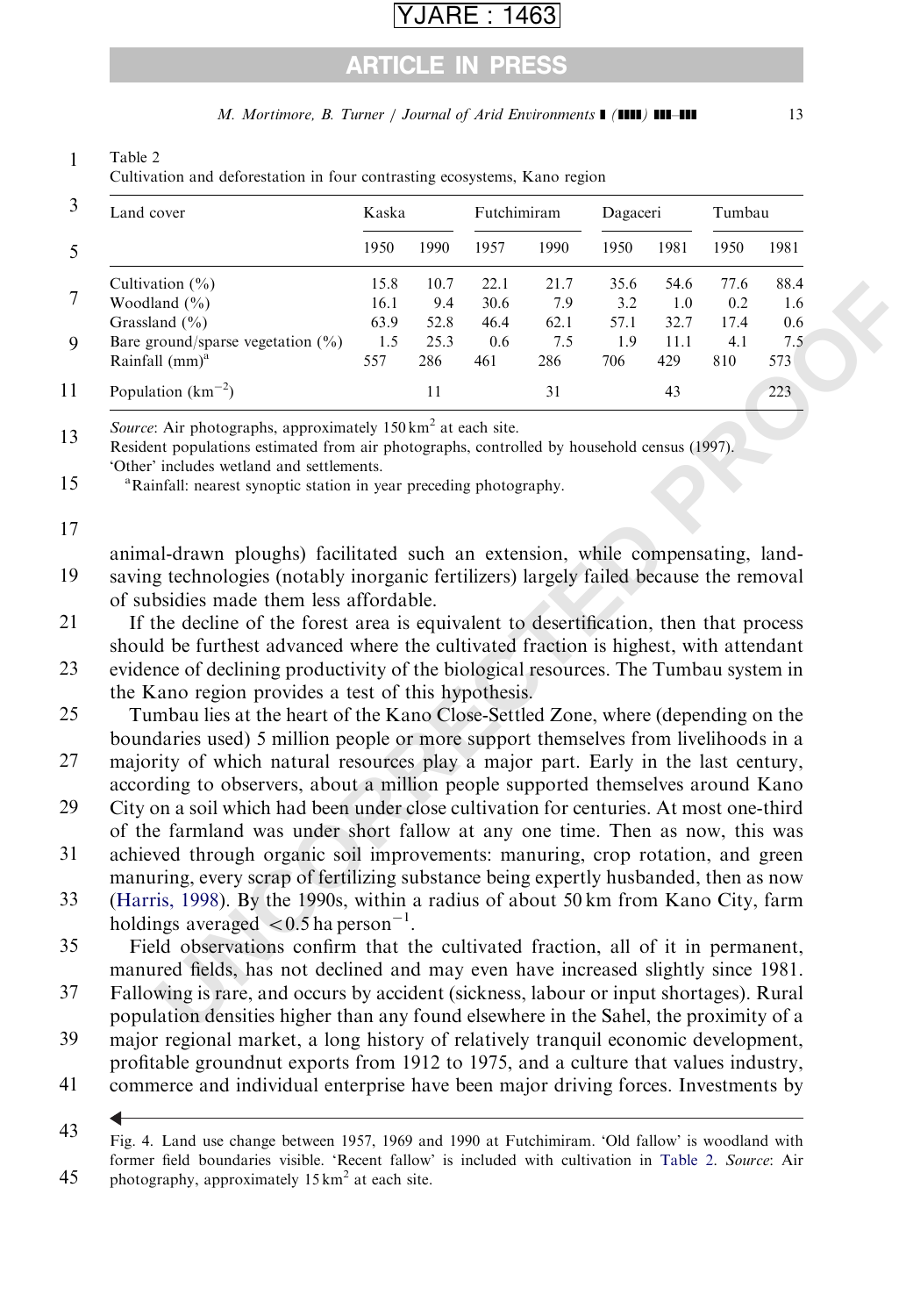### ARTICLE IN PRESS

14 M. Mortimore, B. Turner / Journal of Arid Environments  $\blacksquare$  ( $\blacksquare$ )  $\blacksquare$ 

- small producers continue, though alongside ever-diminishing agricultural holdings, and persistent poverty for many families. Nevertheless, there is little evidence of a collapse in yields, runaway nutrient loss, or other indicators of system failure in the 1 3
- longer term ([Mortimore, 1993\)](#page-26-0). This profile does not support a diagnosis of desertification. 5
- 7

### 3.4. An alternative to 'deforestation'

9

41

An alternative to 'deforestation'<br>
ese profiles indicate that something more complex than deforestation is taking<br>
<sup>2</sup> On permanent farmland in West Africa, including the Sahel, the selection,<br>
<sup>2</sup> On permanent farmland in These profiles indicate that something more complex than deforestation is taking place.<sup>9</sup> On permanent farmland in West Africa, including the Sahel, the selection, protection and systematic harvesting of the products of 'farm trees' and shrubs are universal practices. These associations of crop production with trees in indigenous agroforestry systems, characterized by 'farmed parkland' landscapes, have given rise to their own literature (Pelissier, 1966; Pullan, 1974; Nichol, 1989; Cline-Cole et al., [1990a, b;](#page-24-0) Leakey et al., 1999). Beneficial interactions between some trees, soil fertility 11 13 15

and livestock have been identified (Pieri, 1989). Farmed parkland evolves from natural woodland in stages which may be observed in any dynamic field situation in West Africa: 17 19

1. Uncultivated (open savanna) woodland is characterized by a discontinuous tree canopy over a grass and herb layer, but may be modified by grazing, burning and selective cutting. It only remains extensive where the cultivated fraction is  $\langle 70\% \rangle$ , as below this line most woodland may be secondary, or recuperative fallows. Shrubs (young trees and saplings) may therefore be more numerous per hectare than mature trees. 21 23 25

2. New cultivation:  $10$  On clearance, extensive destruction of trees takes place, usually mainly by burning, creating an impression that the woodland has been completely 27

- destroyed. But in fact, many trees are too valuable to destroy, and are pollarded at about 2 m above the ground to prevent the crops from being shaded and seedeating birds from roosting. During the cropping cycle, the growth of these trees continues and seedlings may be protected by the farmers (défrichement amélioré: 29 31
- [Jouet et al., 1996](#page-25-0); Awaiss, 2000). Regenerating perennials that are not wanted are cut from the fields each year, but reappear afterwards. 33

3. Fallow cycles are characterized by reversion to grassland with abundant shrubs and some scattered trees. Later (where land is abundant) they develop spontaneously to secondary woodland. Where the cultivator's rights are upheld, 35 37

trees are still protected. It is common for fallowing to be preferred on more distant fields, while the cultivator's resources of organic fertilizer are used to transform 39

- nearby fields to more intensive use.
	- <sup>9</sup>The reader is referred to *Drylands Research Working Papers* for greater detail (see Footnote 4).

45 of our stages 2 and 3 (for a generic model, see [Rasmussen and Molle-Jensen, 1999](#page-27-0)).

<sup>43</sup>  $10$ The terms 'new' and 'old' are used here to designate relative ages of cultivation, on a decadal timescale, the former normally associated with fallowing and the latter with elimination of fallowing and its replacement by more labour-intensive farming. The term 'shifting cultivation' refers to an iterative cycling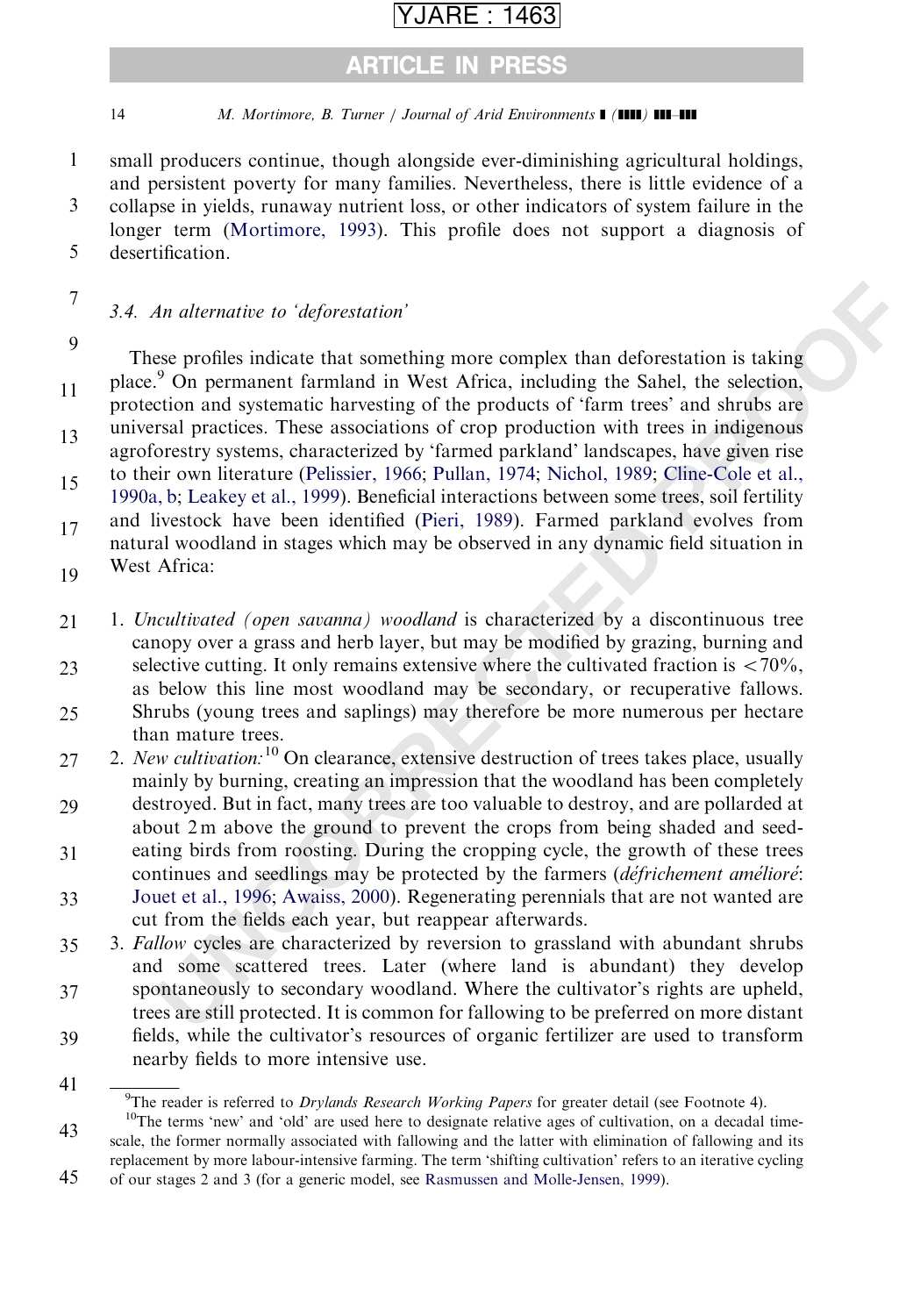### ARTICLE IN PRESS

### M. Mortimore, B. Turner / Journal of Arid Environments  $\blacksquare$  (IIII) III-III 15

4. Old cultivation: When shifting cultivation (including 'bush fallowing') gives way to permanent fields, and fallowing consists at best of short episodes under grass, individual rights to trees and their products are fully asserted. Sapling protection is supplemented by planting of valuable species, while regular cultivation gradually reduces the frequency of regenerating shrubs. Harvesting of tree products, and use of dead or cut branch-wood for domestic fuel, becomes a more important component of rural livelihoods as the community extends private appropriation to a wider area and woodland gradually disappears. Mature trees 1 3 5 7

of considerable height and canopy development come to dominate what has by now become 'farmed parkland'. Occasionally, farmers plant woodlots on some of their fields (often in response to forestry project incentives). 9 11

5. Villages. Trees are also planted and protected in village streets and inside compounds, for shade as well as economic benefits, creating a conspicuously wellwooded aspect. There are no shrubs. 13

15

This 'process model' sequence is linked to growth in the agricultural labour force, in the demand for consumable and marketable agricultural (and tree) products, in investments in a stable settlement pattern, and in the intensification of agricultural land use. 17

An evolution through two or more of these states indicates that in place of a simplistic notion of 'deforestation', a more sophisticated concept of 'tree management' is required at the local level. Changes are produced by the cumulative decisions of smallholders, appropriately described as adaptation, in allocating their 19 21 23

- resources of land, labour and financial capital. At the regional or aggregate level, they may connote a transition, which (it is argued) is being piloted by relatively intensive farming systems (Mortimore, 1998). The evolution of tree management has 25
- parallels in soil fertility management, livestock production systems, and the integration of farming livelihoods with growing off-farm income diversification.<sup>11</sup> 27
- 29

### 3.5. Land use change in Northern Nigeria

31

Xouchs, and use<br>
Souch and the comparation to the other and wooldland gradually disappears. Matter is propriated to a wider area and woodland gradually disappears. Matter trees<br>
considerable height and canopy development Data based on the interpretation of earth satellite imagery show a generalized trend of increasing cultivation in northern Nigeria (Table 3). In this table, which covers  $80,420 \text{ km}^2$ , and a relatively short period of 17 years, three levels of agricultural intensity are portrayed at state level: low (Adamawa), medium (Jigawa), and high (Kano). These levels correlate with average rural population densities, which are in turn reflected in the range of natural vegetation (grasses, shrubs or trees), which is a residual of agricultural expansion. Where land was abundant in 1976 (Adamawa), extensive agriculture thereafter gained at the expense of natural vegetation; where land was scarce (Jigawa), intensive agriculture gained at the expense of extensive; and where extensive agriculture had already been eliminated by the highly intensive (Kano), there was an increase in degraded land, included under 'extensive agriculture' in [Table 3](#page-15-0) [\(Geomatics International, 1996](#page-25-0)). Intensive 33 35 37 39 41 43

<sup>45</sup>  $11$ The issues concerned with soil fertility management are taken up elsewhere.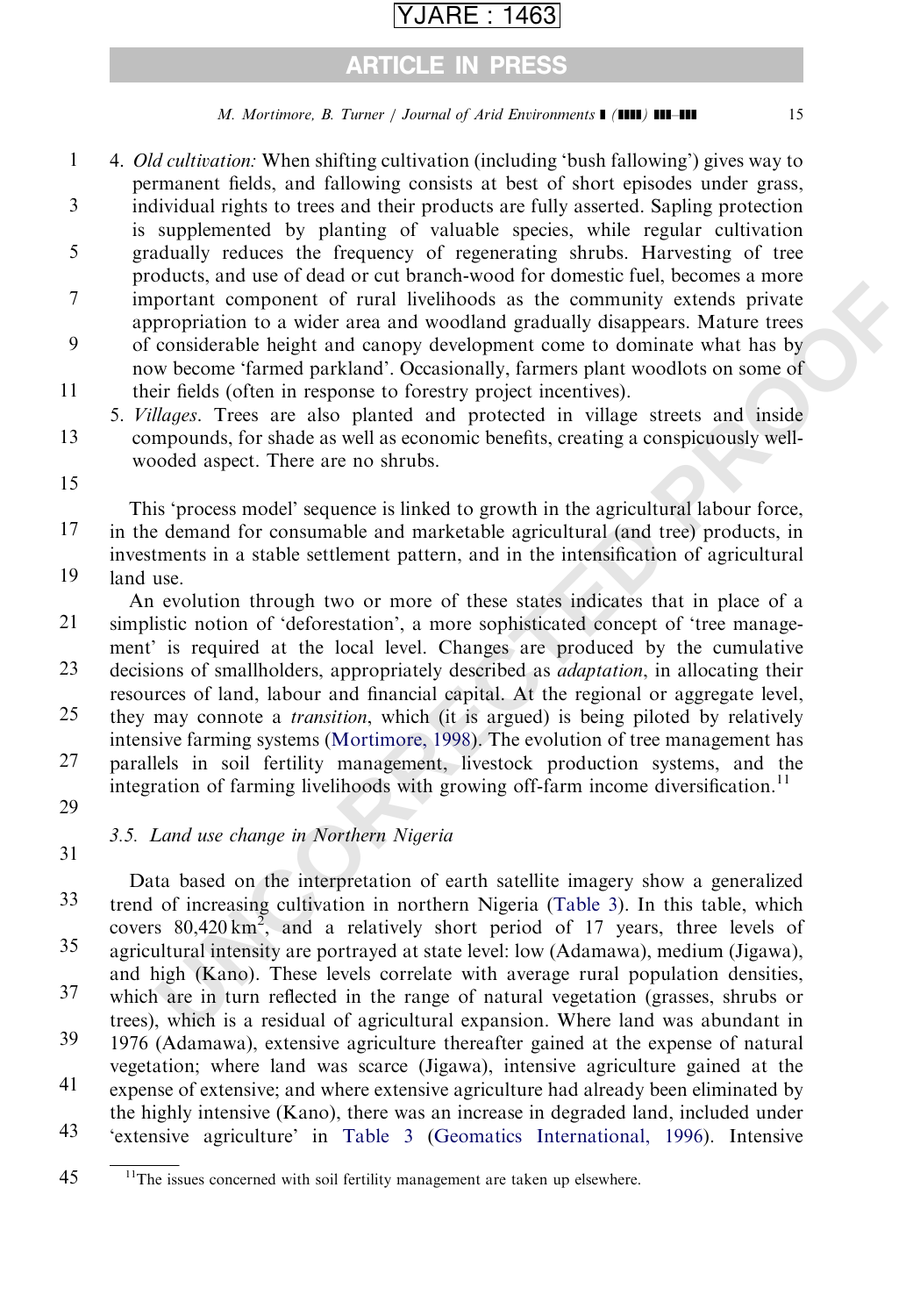### ARTICLE IN PRESS

<span id="page-15-0"></span>16 M. Mortimore, B. Turner / Journal of Arid Environments  $\blacksquare$  ( $\blacksquare$ )  $\blacksquare$ 

#### 1 Table 3

3 Conversion of land from 'natural vegetation' to agriculture by level of intensity in three states in northern Nigeria (% of state)

| Category                                                                                                                                                                                    | Adamawa State  |                | Jigawa State      |                   | Kano State      |                 |
|---------------------------------------------------------------------------------------------------------------------------------------------------------------------------------------------|----------------|----------------|-------------------|-------------------|-----------------|-----------------|
|                                                                                                                                                                                             | Low<br>1976-78 | Low<br>1993-95 | Medium<br>1976-78 | Medium<br>1993-95 | High<br>1976-78 | High<br>1993-95 |
| 1. Intensive rain-fed agriculture                                                                                                                                                           | 23             | 22             | 37                | 69                | 86              | 77              |
| 2. Flood-plain agriculture                                                                                                                                                                  | $\mathbf{1}$   | 3              | 8                 | 10                | 1               | $\overline{c}$  |
| 3. Extensive rain-fed agriculture                                                                                                                                                           | 25             | 30             | 39                | 6                 | 3               | 10              |
| 4. Grasses, shrubs, or trees                                                                                                                                                                | 47             | 41             | 9                 | 9                 | 6               | 6               |
| 5. Uncultivated wetland                                                                                                                                                                     | $\overline{2}$ | $\Omega$       | 6                 | 3                 | $\overline{c}$  | $\overline{3}$  |
| Area ( $km^2$ ) surveyed, rows 1-5                                                                                                                                                          | 35,197         | 35,658         | 22,829            | 22,720            | 20,067          | 19,933          |
| 6.Others                                                                                                                                                                                    | $\overline{2}$ | 4              | 1                 | 3                 | $\overline{c}$  | $\overline{2}$  |
| State popn. Density $(km^{-2}$ in 1993)                                                                                                                                                     |                | 57             |                   | 121               |                 | 274             |
|                                                                                                                                                                                             |                |                |                   |                   |                 |                 |
| agriculture increased from 34,453 km <sup>2</sup> in the three states in 1976–78 to 39,713 km <sup>2</sup> in<br>1993–95. If these changes have been correctly characterized, an increasing |                |                |                   |                   |                 |                 |
| proportion of 'deforested' land is thus entering permanent cultivation, where the<br>'process model' suggests the possibility of an improving perennial canopy.                             |                |                |                   |                   |                 |                 |
|                                                                                                                                                                                             |                |                |                   |                   |                 |                 |
|                                                                                                                                                                                             |                |                |                   |                   |                 |                 |
|                                                                                                                                                                                             |                |                |                   |                   |                 |                 |
|                                                                                                                                                                                             |                |                |                   |                   |                 |                 |
|                                                                                                                                                                                             |                |                |                   |                   |                 |                 |
| In the 1980s, woodfuel 'gaps' were estimated or projected to sensationalize a                                                                                                               |                |                |                   |                   |                 |                 |
| perceived risk of widespread forest degradation through over-cutting, mainly for                                                                                                            |                |                |                   |                   |                 |                 |
| domestic fuel for cooking and heating. Cutting was said to exceed rates of natural                                                                                                          |                |                |                   |                   |                 |                 |
| 4. Woodcutting and tree management<br>regeneration. Thus the impact of unsustainable use was predicted to accelerate as                                                                     |                |                |                   |                   |                 |                 |
|                                                                                                                                                                                             |                |                |                   |                   |                 |                 |
| more and more pressure was brought to bear on forests that would diminish at an<br>increasing rate.<br>In the Kano Close-Settled Zone, significant increases took place in the tree density |                |                |                   |                   |                 |                 |

### 23

29

### 4. Woodcutting and tree management

31

39

In the Kano Close-Settled Zone, significant increases took place in the tree density and timber volumes between 1972 and the 1980s ([Cline-Cole et al., 1990a](#page-24-0), [Table 4](#page-16-0)). This was contrary to the speculations of 'fuel crisis' advocates ([Trevallion, 1966;](#page-27-0)

[Eckholm et al., 1984;](#page-25-0) [Timberlake, 1985](#page-27-0)). High district population densities and the presence nearby of a huge urban fuelwood market  $(>1$  million domestic consumers, 41

plus industries and institutions) failed to destroy this farm tree population, even during a period which included the Sahel Drought (1972–74). At such a time, there is 43

greater pressure on food-insecure families to cut and sell wood to raise income. In 45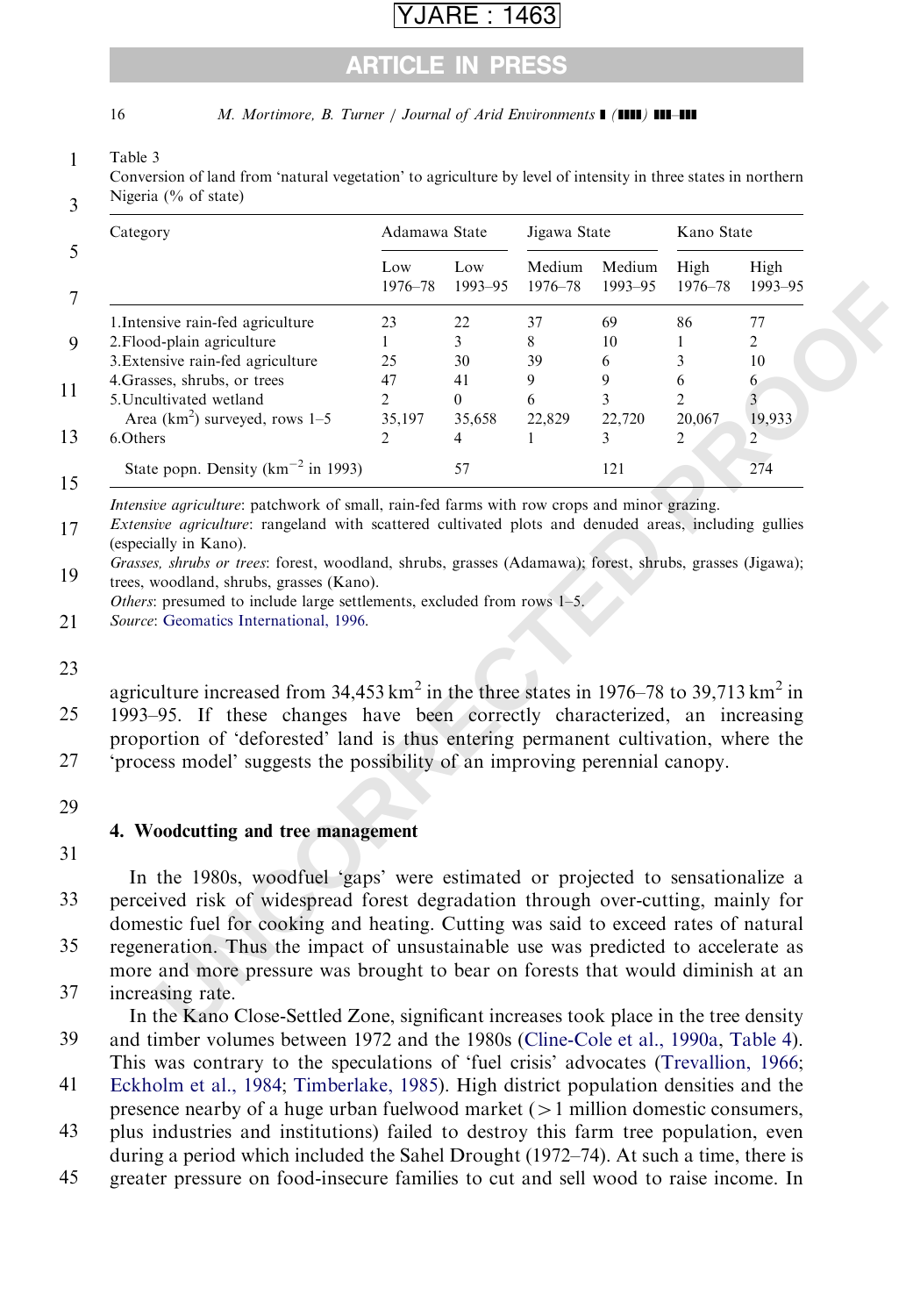### ARE : 1463

### ARTICLE IN PRESS

<span id="page-16-0"></span>

| Land use                                                                                                                                                                                                                      |                            | Air photo interpretation |      | Ground survey              |                                                  |                 |
|-------------------------------------------------------------------------------------------------------------------------------------------------------------------------------------------------------------------------------|----------------------------|--------------------------|------|----------------------------|--------------------------------------------------|-----------------|
|                                                                                                                                                                                                                               | Area<br>(km <sup>2</sup> ) | Mature trees $ha^{-1}$   |      | Area<br>(km <sup>2</sup> ) | Trees ha <sup><math>-1</math></sup> ,<br>1984/85 | Timber volume   |
|                                                                                                                                                                                                                               |                            | 1972                     | 1981 |                            |                                                  | $(m^3 ha^{-1})$ |
| Forest reserve                                                                                                                                                                                                                |                            |                          |      | 0.16                       | 538                                              | 41              |
| Farmed parkland (a)                                                                                                                                                                                                           | 2.0                        | 6.1                      | 6.7  | 0.1                        | 12                                               | 69              |
| Farmed parkland (b)                                                                                                                                                                                                           | 2.06                       | 10.0                     | 12.3 | 0.375                      | 15                                               | 12              |
| Farmed parkland (c)                                                                                                                                                                                                           | 6.4                        | 7.3                      | 7.3  | 0.125                      | 11.5 (1990)                                      | 20 (1990)       |
| Mean $(a)$ – $(c)$ weighted                                                                                                                                                                                                   |                            | 7.23                     | 7.78 |                            | 13.7                                             | 23.2            |
|                                                                                                                                                                                                                               |                            |                          |      |                            |                                                  |                 |
|                                                                                                                                                                                                                               |                            | Ndiamsil Sessène         |      | Dahrou Rahmane II          |                                                  | Ngodjilème      |
| Trees on Diourbel farms: three villages (trees $ha^{-1}$ )<br>Age group                                                                                                                                                       | 14                         |                          |      | 71                         |                                                  | 16              |
| Saplings<br>Adults                                                                                                                                                                                                            | 2                          |                          |      | 38                         |                                                  | 4               |
| Old                                                                                                                                                                                                                           | 16                         |                          |      | 21                         |                                                  | 30              |
|                                                                                                                                                                                                                               | 32                         |                          |      | 130                        |                                                  | 50              |
|                                                                                                                                                                                                                               | 5                          |                          |      | 3                          |                                                  | 11              |
| Total<br>No. of species<br>Source: Sadio et al. (2000).<br>terms of timber volume, furthermore, farmed parkland may be more productive<br>under some circumstances than reserved forest, which consists mainly of small trees |                            |                          |      |                            |                                                  |                 |

### M. Mortimore, B. Turner / Journal of Arid Environments  $\blacksquare$  ( $\blacksquare$ )  $\blacksquare$

#### and saplings. 31

Diourbel, Senegal (Table 5) show not only are there variable tree densities between villages, but also variability in regeneration and uncertain status of adult trees. The 39

number of species is small. The more marginal status of these farmed parklands, compared with those of Kano, is probably related to the stagnation of investment in 41

the agrarian economy in Senegal ([Faye et al., 2001\)](#page-25-0). Theories that huge gaps exist between fuelwood supply and demand have fallen 43

out of favour owing to strong methodological critiques ([Leach and Mearns, 1988;](#page-25-0) 45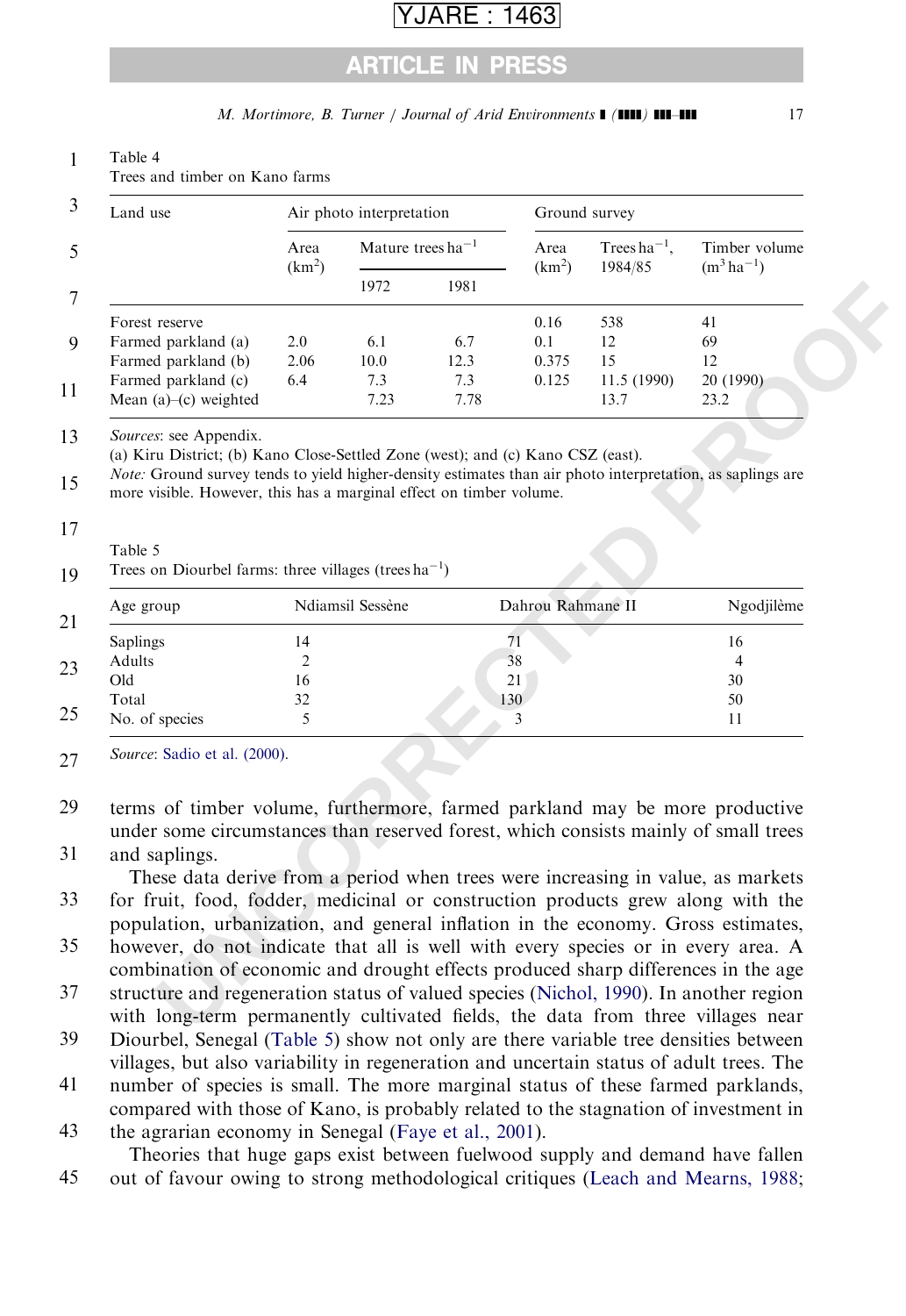### ARTICLE IN PRESS

18 *M. Mortimore, B. Turner | Journal of Arid Environments* **[ (1111) 111-111** 

- [Dewees, 1989;](#page-25-0) [Foley, 2001](#page-25-0)). The threat to wood supply from cutting, especially for fuel, emanates from urban rather than rural demand, as field studies show that rural 1
- populations tend to be self-sufficient.<sup>12</sup> In the Kano region, urban fuel suppliers operate in unprotected woodland at distances of 200–300 km from the city ([Cline-](#page-24-0)3
- [Cole et al., 1990a\)](#page-24-0). On the face of it, this trade is damaging, as access costs (underpriced cutting licences, subsidized petrol, underpaid labour) do not reflect the market value of the wood, and pressure is increasingly concentrated on diminishing areas of 5 7
- natural woodland (cf. Table 2). However, pollarding selected, mature trees in mixed woodland stimulates regeneration, and may be regarded as a form of rotation; 9
- moreover, rates of regeneration have been grossly under-estimated in studies. Thus a major survey of fuelwood supply and demand in the northern states of Nigeria 11
- concluded that a 'fuelwood gap' of potentially huge proportions was opening up
- between demand and supply (Silviconsult, 1991), whereas stable real retail prices of wood fuel in urban areas suggested the opposite (Cline-Cole, 1998). 13
- These and similar studies argue that rural and urban wood demands do not (as often predicted) constitute a major determinant of deforestation. In Mali, it has been 15
- estimated that the fuelwood needs of greater Bamako, rather than leading to inevitable 'mining' of forest stocks, can be supplied on a 20-year (or longer) rotation 17
- from accessible dry forests, while rural populations will continue to find their supplies locally. Moreover, with infrastructural improvements, the accessibility of 19
- woodland will improve well ahead of projected woodfuel demand (Foley, 1999). 21
- 23

### 5. Rangeland degradation

25

**Example the matrix** change the matrix and a did would be the matrix of the wood, and pressure is increasingly concentrated on diminishing areas of al woodd, and pressure is increasingly concentrated on diminishing areas o All LUC data show a decline in the area of natural rangeland (the grass and herb strata of Sahelian woodlands, and open grasslands or steppe), throughout the farming zones, and possibly in the northern Sahel, where rainfall has declined. Several harmful processes are believed to be linked to grazing management, such as: selective overgrazing of preferred species, soil compaction preventing regeneration, and the replacement of perennial by annual grasses (associated with the reduction in rainfall). A combination of degradation and diminution thus appears to reduce 27 29 31

'carrying capacity' and threaten the future of livestock production as well as of the ecosystems, e.g. in Niger, where droughts periodically decimated the cattle 33

population (Peyre de Fabregues, 2001). 35

Paradoxically, however, the data available show no evidence of a long-term absolute decline in livestock numbers. While this may have occurred locally, regional trends are stable or rising. The statistics are notoriously weak,  $13$  and the story is 37

<sup>39</sup>

<sup>41</sup>  $12$ This statement does not preclude the possibility that women in wood-scarce localities may expend much time and effort in maintaining a domestic supply of cooking fuel.<br><sup>13</sup>Livestock statistics depend on trust between owners who may regard disclosure of animal holdings a

<sup>43</sup> breach of confidentiality or bringing misfortune and officials whose use of the data for taxation purposes (or worse) is suspected. If their reliability has improved through time, this factor may discount in some measure the recorded increases. The most reliable statistics are usually considered to be those obtained

<sup>45</sup> from immunisation campaigns. However, an element of estimation is always present.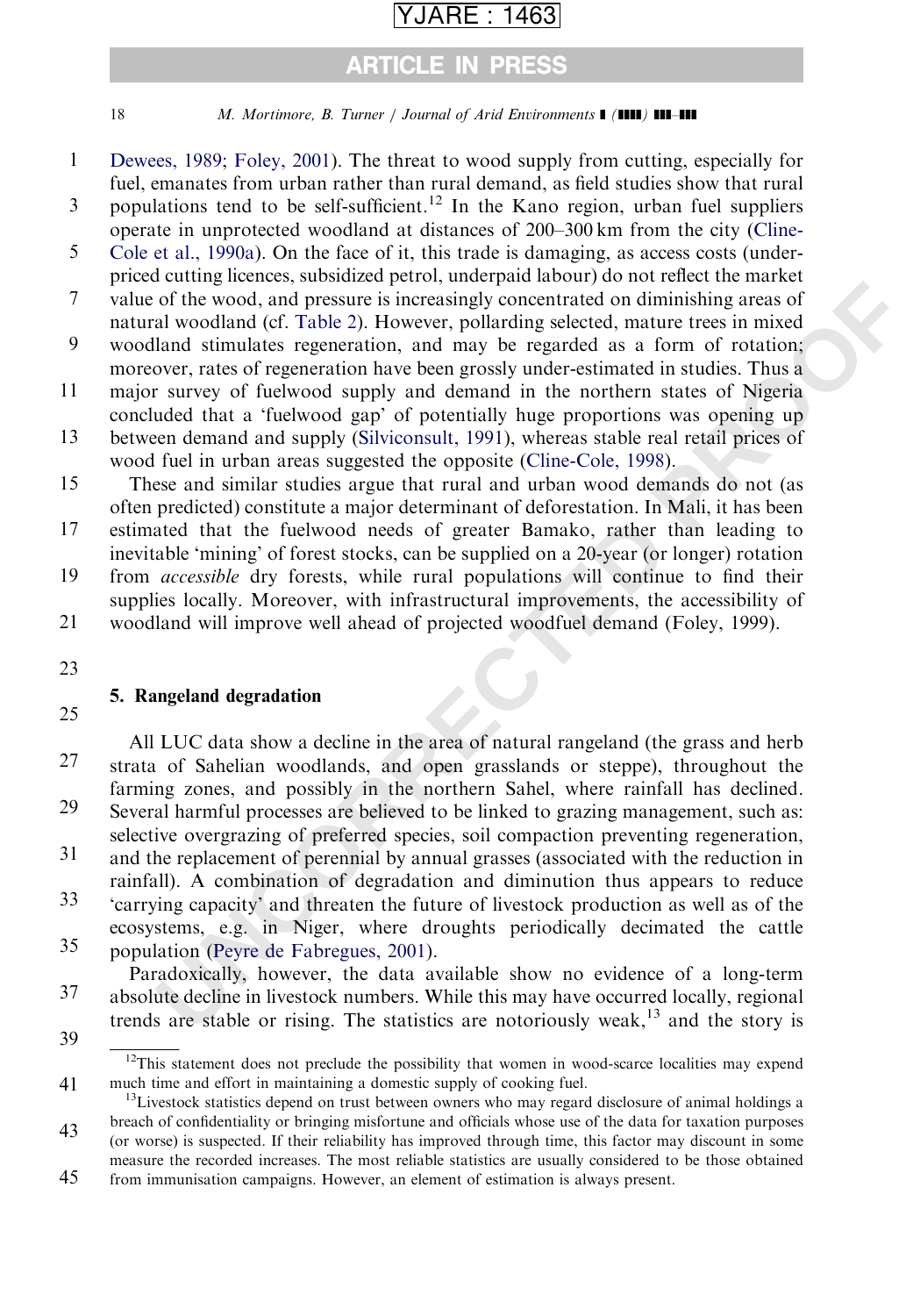### ARTICLE IN PRESS





Fig. 5. Hectares per tropical livestock unit (UBT), Diourbel Region, 1960–95.

complicated by a significant shift from cattle into small ruminants (Turner, 1999). In Nigeria, estimates of the livestock population have been rising since the 1960s. In Maradi Department of Niger, official statistics indicate increasing numbers of livestock units (weighted according to species), in 1988–2000. In Diourbel Region of 

- Senegal, a falling ratio between land and livestock units in the long term in (1960–95)
- would appear to herald a Malthusian crisis in the sector (Fig. 4). On the contrary, however, there was a rush into livestock fattening, buoyed by strong meat prices in
- an expanding economy (Faye et al., 2001). In the Kano Close-Settled Zone, a positive statistical relationship between livestock units and the human population
- density has existed since the 1970s (Hendy, 1977; Bourn and Wint, 1994). Animal ownership, especially of small ruminants, was increasingly sought, and fattening for

market increased. Cattle, sheep and goat prices declined in real terms in Kano markets through most of the 1990s (Ariyo et al., 2001). (Fig. 5) 

Farming systems that combine crop with livestock production in the drier Sahel need a minimal area of natural grazing per animal to ensure the viability of the 

- system, according to researchers (Powell et al., 1993). As the cultivated area increases, this relationship is threatened, and with it, the capacity of the livestock to
- fertilize the cultivated fields. Yet in the Kano Close-Settled Zone and in Diourbel Region, natural rangeland has already been virtually eliminated. Farmers maintain
- high or rising stocking rates by using crop residues, weeds, tree or shrub browse, and (to an increasing extent) purchased fodder. 'Zero grazing' or stall-feeding is an
- established practice. The value of crop residues as fodder is recognized by nomadic graziers, who prioritize them over rangeland, until they are exhausted. Sedentary
- cattle owners, however, must send their animals away to natural rangeland when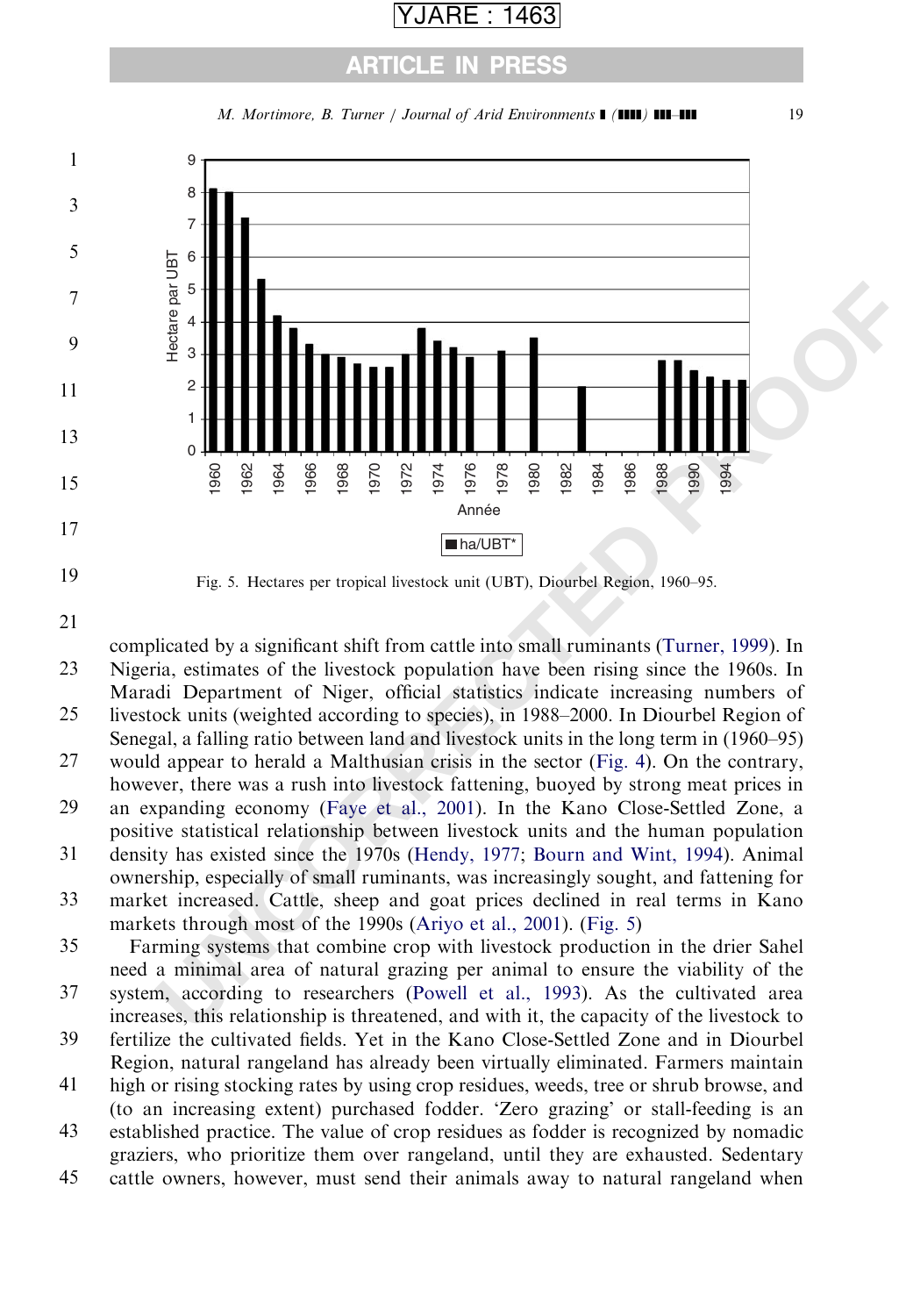### ARTICLE IN PRESS

20 M. Mortimore, B. Turner / Journal of Arid Environments  $\blacksquare$  ( $\blacksquare$ )  $\blacksquare$ 

- farm-produced fodder runs out, unless they can afford to purchase from the growing fodder markets. Long-distance trade in groundnut and cowpea haulms has 1
- developed in Senegal and in Nigeria. The herds of the so-called 'pastoral zone' north of the rain-fed farming frontier are also involved in these patterns of regional 3
- dependency. 5

start othericas, carrying eqaptity estants.<sup>1</sup> of the and the start and the contoming the plocid or economic factors determine livestock holdings and movements, local or economic factors determine livestock holdings and mo In such contexts, carrying capacity estimates for rangelands are becoming redundant. Social or economic factors determine livestock holdings and movements, both locally and regionally (e.g. Turner, 1993). More complex livestock production systems are being developed by dryland farmers, against a background of declining rights to common rangeland, and threats to the sustainability of specialized pastoralism (Mortimore, 2001). However, nomadic graziers face exclusion from expanding farming areas, at least during the rainy seasons, and it has been argued 7 9 11

that the decay of entrustment (of cattle owned by farmers to nomadic graziers) also may injure the capacity of farmers to own and manage cattle (Oksen, 2001). 13

On the northern frontiers of rain-fed farming, the evidence of permanent rangeland degradation is ambivalent, even in a degraded environment such as that of 15

the Manga Grasslands on the Niger–Nigeria border. This is an area of ca.7500  $km<sup>2</sup>$ of open treeless grassland, with deep wooded depressions at irregular intervals. 17

Moving sand dunes expanded from 1% to 20% of some areas between 1969 and 1990 (Table 2: Kaska), threatening several village sites with engulfment and invading 19

valuable lowland farms and palm groves. The grassland was transformed from dominant perennials (including *Andropogon gayanus*) to annuals (*Cenchrus biflorus*) 21

between the 1960s and the 1980s. Open woodland declined from 17% to 5%. Large livestock populations, maintained throughout the year with little recourse to 23

- transhumance, appeared to be agents of these changes, as they selectively grazed the perennials, trampled the fragile soils, and multiplied in numbers. However, these 25
- changes coincided with a decline of about 30% in average rainfall (Hess et al., 1995), and increasingly frequent droughts. The annual grasses are highly valued by herders 27

and probably produce as much edible biomass as the perennials; the year-round grazing capacity has not been significantly reduced; there is no clear evidence of 29

- long-term decline in livestock numbers; and in wet years, grasses and the shrub, Leptadenia pyrotechnica invade the dune slopes, where seed banks are continually 31
- accumulated by the wind. It is likely that the grasslands have been almost treeless since the ending of the last arid climatic phase, when they formed part of a much 33

more extensive dunefield. 35

This example—notorious locally as the 'advancing Sahara'—illustrates the contradictory elements in diagnosing desertification and attributing agency [\(Mortimore, 1989;](#page-26-0) Reenberg, 1994; Alhassan et al., 2003). Elsewhere, ambiguities 37

- abound. For example in northern Burkina Faso, monitoring of long-term changes in the Oursi Dune from 1955 to 1995 shows recovery of vegetation after drought cycles 39
- [\(Rasmussen et al., 2001\)](#page-27-0); and vegetative productivity gradients around wells in northern Senegal are reported to show no clear relationship between grazing 41
- pressure and degradation [\(Lind et al., 2003](#page-26-0)). 43

45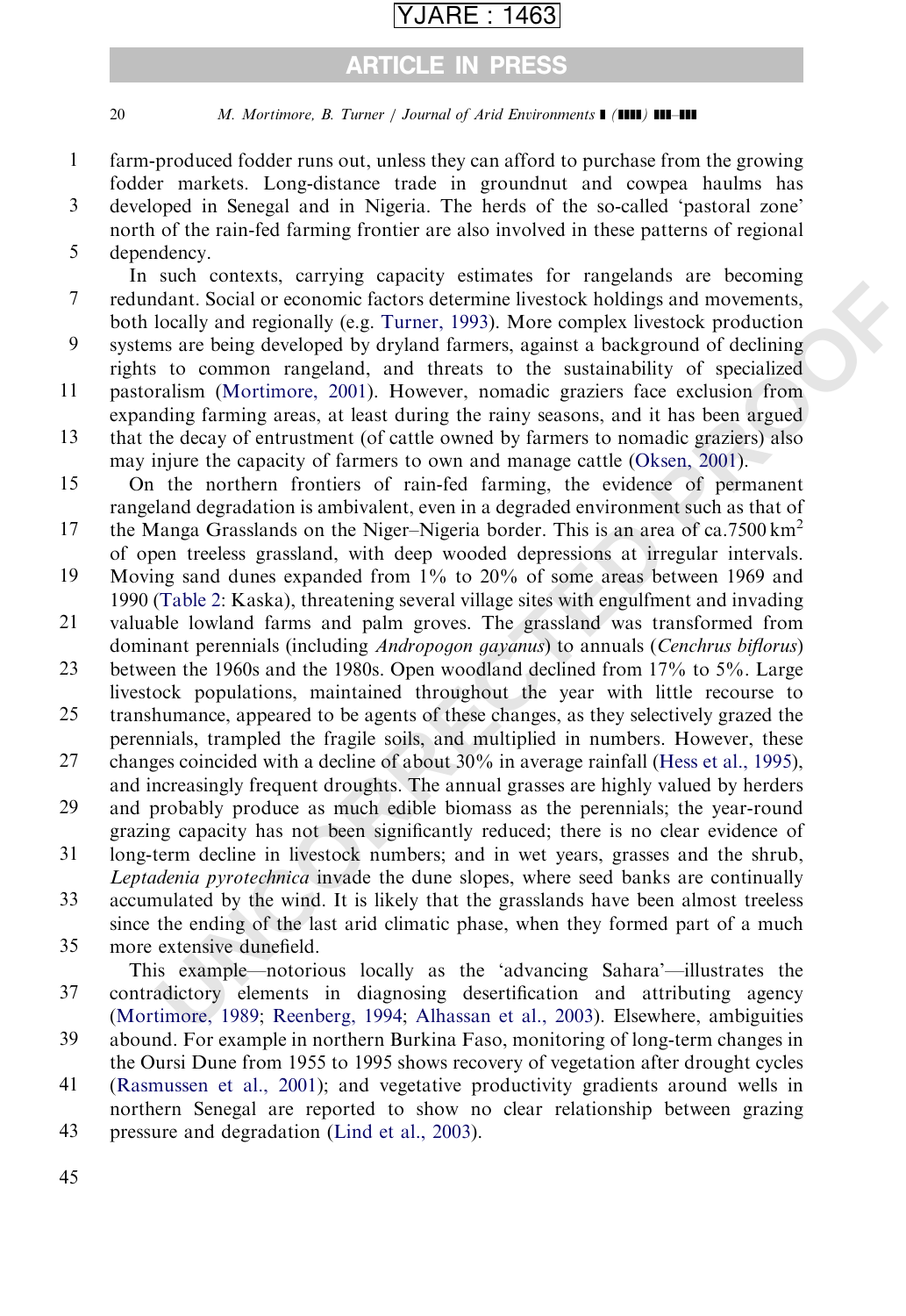## ARTICLE IN PRESS

M. Mortimore, B. Turner / Journal of Arid Environments  $\blacksquare$  ( $\blacksquare$ )  $\blacksquare$ 

#### 6. Productivity, plant biomass and 'greenness' 1

- The crux of desertification is an irreversible (in the short term) loss of bioproductivity. Plant bioproductivity in the Sahel is characterized by both shortand long-term variability. Primary production in arid lands varies more than the 3 5
- annual rainfall (Le Houérou et al., 1988). Thus the vegetation boundary on the desert edge fluctuates with the rainfall (Dregne and Tucker, 1988). From the perspective of small farmers and livestock keepers, bioproductivity has three 7
- components, all affected by management: perennial, annual and subsurface. Plant biomass (kg dry matter  $ha^{-1}$ ) is a measurable indicator. As the first and second are 9
- dependent on the third and are more easily accessible, most debate focuses on them. Greenness, a variable readily monitored by earth satellite, may be a cheaper and 11
- trustworthy proxy for productivity, if average annual values are generated on a regional level (Pearce, 2002). However, it is doubtful if this assumption has yet been 13
- adequately tested in field studies, as the diversity of Sahelian micro-environments is well known. 15
- arianar (te trotector e tra<sub>n</sub>, "*pools*," rans tue vegtataton coonalizy on the entering of the dege fluctuates with the rainfall (Degne and Tucker, 1988). From the eccive of small farmers and livestock keepers, hoproducti Is it possible that the kinds of management strategies described above can have an impact on regional patterns of bioproductivity, reflected in long- or medium-term changes in the greenness indices? 17 19
- It has been argued from estimates elsewhere that under local conditions, farmers may produce as much plant biomass (above the ground) from their crops, fallows, 21
- weeds and trees as a natural ecosystem modelled under comparable rainfall (Breman [and de Wit, 1983](#page-24-0); Mortimore et al., 1999). This is based on two sites (Dagaceri and Tumbau, Table 2 and Fig. 3), and applies equally at these two levels of intensity and 23
- aridity. It questions the common assumption that the activities of farmers necessarily have a negative impact on the productivity of ecosystems. 25
- Vegetation 'greenness'—averaged over the year—reflects the canopy cover of woody perennial plants and also that of annuals (field crops, grasses and herbs). 27
- Canopy cover per hectare can be estimated from historical tree density data from within the period in which LUC is being studied (Table  $6$ ).<sup>14</sup> 29
- At Dagaceri, under 360 mm annual rainfall, canopy cover declined almost 40% as a result of clearing woodland for cultivation. But the cultivated areas have more 31
- trees per hectare, and the decrease in canopy was due mainly to a reduction in the size of shrubs. On fallow areas shrubs increase again in size while tree numbers 33
- remain constant. At Futchimiram, under a lower annual rainfall (326 mm), there is more woodland and clearance is more recent. Tree numbers declined by almost a 35
- half under cultivation, with even fewer on fallow areas. However, canopy cover on cultivated land was similar in both areas. 37
- 39

<sup>41</sup> <sup>14</sup>Trees are visible on air photographs, which are available as systematic cover at intervals from around 1950. Even shrubs can be interpreted within acceptable margins of error. Unfortunately, in many areas,

<sup>43</sup> systematic air photography (which was carried out for topographical mapping) ceased 15–20 years ago Standard earth satellite data (Landsat, SPOT, etc.) has insufficient resolution to extend these profiles to

<sup>45</sup> the present.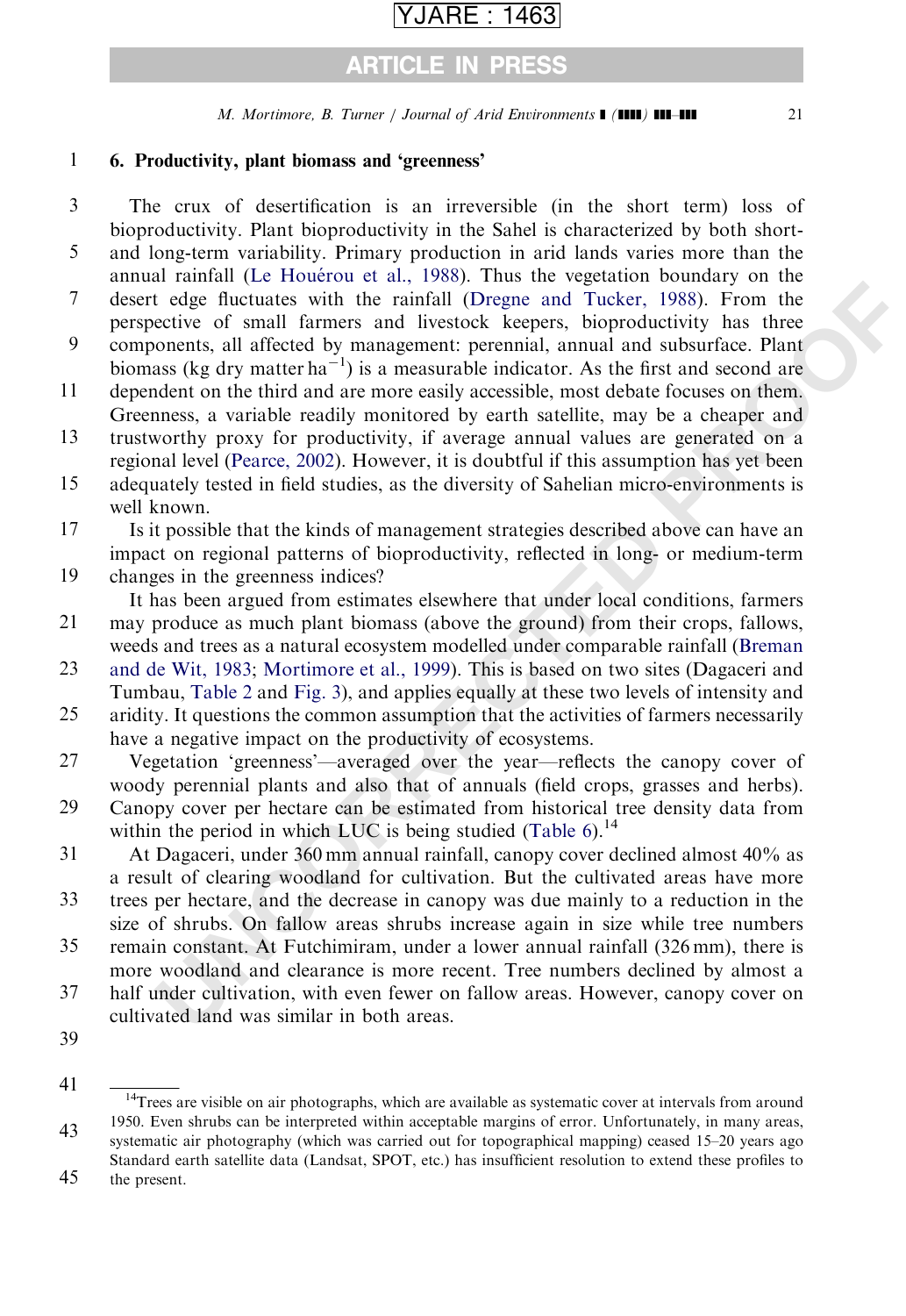### ARTICLE IN PRESS

<span id="page-21-0"></span>

22 M. Mortimore, B. Turner / Journal of Arid Environments  $\blacksquare$  ( $\blacksquare$ )  $\blacksquare$ 

| Table 6                                                |
|--------------------------------------------------------|
| Perennial canopy by land use class: sample estimations |

|                                                                                                                                                                                                                                                     | 1. Uncultivated<br>land <sup>a</sup>            |                                | 2. New<br>cultivation <sup>a</sup>                       |                             | 3. Fallows <sup>a</sup>      |                     | 4. Old<br>cultivation <sup>b</sup> | 5. Villages <sup>a</sup>                               |
|-----------------------------------------------------------------------------------------------------------------------------------------------------------------------------------------------------------------------------------------------------|-------------------------------------------------|--------------------------------|----------------------------------------------------------|-----------------------------|------------------------------|---------------------|------------------------------------|--------------------------------------------------------|
| <i>Mature trees</i> Trees ha <sup>-1</sup><br>Canopy $(m^2 tree^{-1})$<br>Canopy $(m^2 ha^{-1})$                                                                                                                                                    | 2.1 <sup>a</sup><br>$21.1^a$<br>45 <sup>a</sup> | $7.5^{\circ}$<br>$159^{\circ}$ | 3.6 <sup>a</sup><br>21.7 <sup>a</sup><br>79 <sup>a</sup> | $4.1^\circ$<br>$88^{\circ}$ | 3.6 <sup>a</sup><br>$18.5^a$ | $2.5^{\rm c}$<br>46 | 12.3<br>31<br>381                  | 17.7<br>48.8<br>863.8                                  |
| <b>Shrubs</b><br>$Shrubs ha^{-1}$<br>Canopy $(m^2 \text{shrub}^{-1})^d$<br>Canopy $(m^2 ha^{-1})$                                                                                                                                                   | 138<br>2.5<br>345                               |                                | 134<br>1.25<br>165                                       |                             | 134<br>2.5<br>335            |                     | 493<br>1.25<br>606                 | $\boldsymbol{0}$<br>$\boldsymbol{0}$<br>$\overline{0}$ |
| Tree/shrub canopy $(\%)$                                                                                                                                                                                                                            | 3.9 <sup>a</sup>                                | $5.0^\circ$                    | $2.4^{a}$                                                | $2.5^{\circ}$               | 4.0 <sup>a</sup>             | $3.8^\circ$         | 9.9                                | 8.6                                                    |
| <sup>c</sup> Futchimiram (average rainfall, 1992–96, 326 mm).<br><sup>d</sup> Estimated mean values.                                                                                                                                                |                                                 |                                |                                                          |                             |                              |                     |                                    |                                                        |
| At Tumbau, under 533 mm annual rainfall, canopy cover attained (at 9.9%) a                                                                                                                                                                          |                                                 |                                |                                                          |                             |                              |                     |                                    |                                                        |
| level higher than that found in Dagaceri's woodland. Before dismissing this                                                                                                                                                                         |                                                 |                                |                                                          |                             |                              |                     |                                    |                                                        |
| achievement as a result of higher rainfall at Tumbau, it should be noted that in the<br>villages at Dagaceri, a comparable level $(8.6\%)$ is attained. <sup>15</sup><br>Given the small magnitude of the estimated farmland canopies $(<10\%)$ and |                                                 |                                |                                                          |                             |                              |                     |                                    |                                                        |
| possible increases over time, it is unlikely that slow, incremental improvement<br>associated with the 'process model' described above took place on a scale sufficient                                                                             |                                                 |                                |                                                          |                             |                              |                     |                                    |                                                        |
| to counteract the loss of woodland canopies through clearance. <sup>16</sup> However, in the<br>Kano Close-Settled Zone, if the average canopy of mature trees is $31 \text{ m}^2$ (Column 4,                                                       |                                                 |                                |                                                          |                             |                              |                     |                                    |                                                        |
| Table 5), the tree canopy on farmed parkland (b) in Table 4 increased from 3.0% of<br>surface area in 1972 to 3.8% in 1981.                                                                                                                         |                                                 |                                |                                                          |                             |                              |                     |                                    |                                                        |
| This suggests that annual canopies are more important contributors to 'greenness'.<br>However, they fluctuate on a seasonal cycle. Given the available data, there is little                                                                        |                                                 |                                |                                                          |                             |                              |                     |                                    |                                                        |
| scope for constructing profiles of change in the productivity of annuals on a decadal<br>time-scale. Crop production data, even where reliable, does not cover total biomass.                                                                       |                                                 |                                |                                                          |                             |                              |                     |                                    |                                                        |
| They can only be modelled on the basis of rainfall relationships. We are therefore<br>forced to the conclusion that 'greening' from 1982 to 2002 is likely to be explained                                                                          |                                                 |                                |                                                          |                             |                              |                     |                                    |                                                        |
| mainly in terms of increased annual rainfall.                                                                                                                                                                                                       |                                                 |                                |                                                          |                             |                              |                     |                                    |                                                        |
|                                                                                                                                                                                                                                                     |                                                 |                                |                                                          |                             |                              |                     |                                    |                                                        |

<sup>39</sup> <sup>15</sup>There are no woodlands in Tumbau, though further south (with  $>700$  mm annual rainfall), canopy cover in a forest reserve is estimated to be 50%. Village sites were not estimated in Tumbau but are likely

<sup>41</sup>

to be similar to those at Dagaceri.<br><sup>16</sup>The sample areas used are small and uneven in size, and no general applicability is claimed for the resulting estimates. However, in Maradi Department, Niger, on several permanent fields visited in 2004,

<sup>43</sup> 45 farmers reported that the numbers of mature trees had increased by a factor of about 7.5 during the preceding two decades, reaching densities of 15–20 per hectare (Boubacar Yamba, personal communication).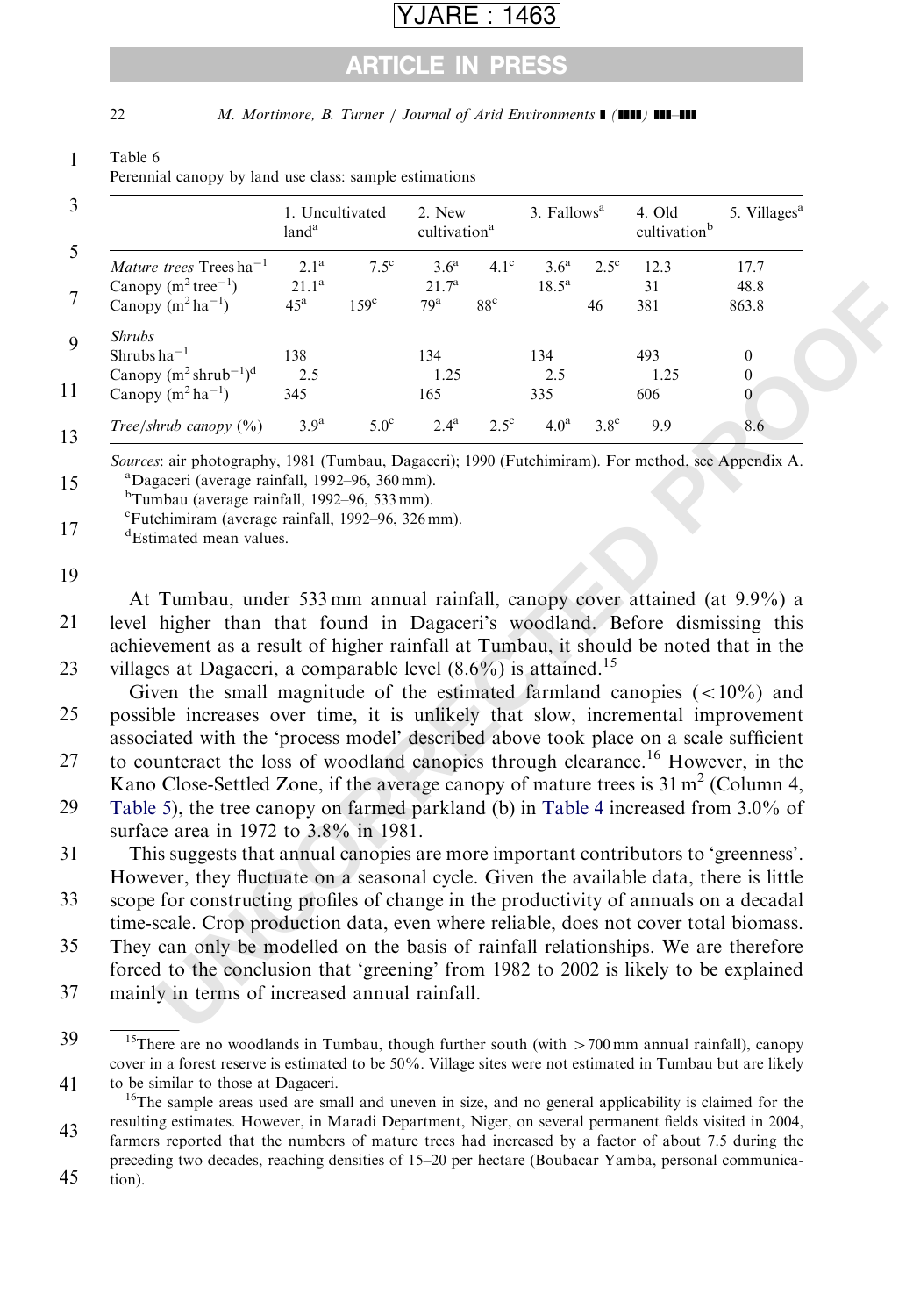## ARTICLE IN PRESS

M. Mortimore, B. Turner / Journal of Arid Environments  $\blacksquare$  (III) III-III 23

#### 7. Conclusion 1

- Views of human-induced desertification, which have enjoyed extensive popularity, fail to do justice either to adaptive ecosystem management by smallholders or to the 3
- performance of their production systems. Environmental change, the magnitude of climate change in the Sahel from the 1960s until the 1990s, and the complexity of 5

management responses, call for more adaptive models. 7

- E change mine basine transmission and the 1700s and to complex the reader egenent responses, call for more adaptive models.<br>
Here received evidence from long-term studies at district scale <sup>17</sup> that questions the rearctive We have reviewed evidence from long-term studies at district scale<sup>17</sup> that questions whether stereotypes of deforestation, over-cutting of woodlands, and rangeland degradation are appropriate models. With regard to deforestation, a transition 9
- model of tree management, in tandem with an agricultural intensification cycle, is proposed. With regard to over-cutting (which attempts to link forest degradation 11
- with the 'fuelwood gap' hypothesis), a parallel transition in tree management on farms indicates that the problem lies in the type of resource tenure institutions, and 13
- inadequately controlled market supply chains, rather than with rural people, whose wood harvesting is normally sustainable. With regard to rangeland management, 15
- claims of degradation through over-stocking run counter to persistent long-term increases in livestock populations, driven by buoyant demand for meat, and facilitated by increasing integration of livestock with crop farming. 17 19
- Transition models throw the onus onto policy makers to devise incentive structures that promote smallholders' investment and capitalization of agrarian 21
- landscapes. The Kano Close-Settled Zone represents an advanced transition, and Maradi Department (in the south) suggests an incipient transition. It is not suggested 23
- that all Sahelian farmers have surmounted the barriers, nor that even in Kano, land
- use management is ideal. However, the trends deserve the attention of policy makers, and could be accelerated under supportive policies. Given the impossibility of 25
- stopping the progressive clearance of natural woodland, except in uninhabited reserves of limited extent, the aim of policy should be to accelerate such a transition, 27
- in which smallholders have incentives to conserve biodiversity and biological productivity. These need not be incompatible with a dense rural population. 29
- The implication of this analysis is that smallholders, who have to construct their livelihoods in these risky ecosystems, are the 'best bet' for a sustainable future. The 31
- main impediments to small-scale, private investments in the Sahel are risk and poverty. New technologies and management modes have a role to play, but only 33

within these constraints. The record of the past 40 years shows that even these constraints have not prevented significant improvements to livelihoods and natural 35

resources management in some areas (Drylands Research, 2001). 37

We have also addressed the possibility that such trends could already have impacted on land cover to the extent of contributing to the 'greening' seen from space during the period 1982–2002. On present evidence, management changes alone 39

- appear unlikely to have an impact on the scale necessary to explain the 'greening'. The isolation of rainfall effects is difficult. But what should be recognized is that 41
- 43

<sup>45</sup>  $17$ At this scale, which is intermediate between micro- and regional-scale analysis, we are close enough to the ground to discern process.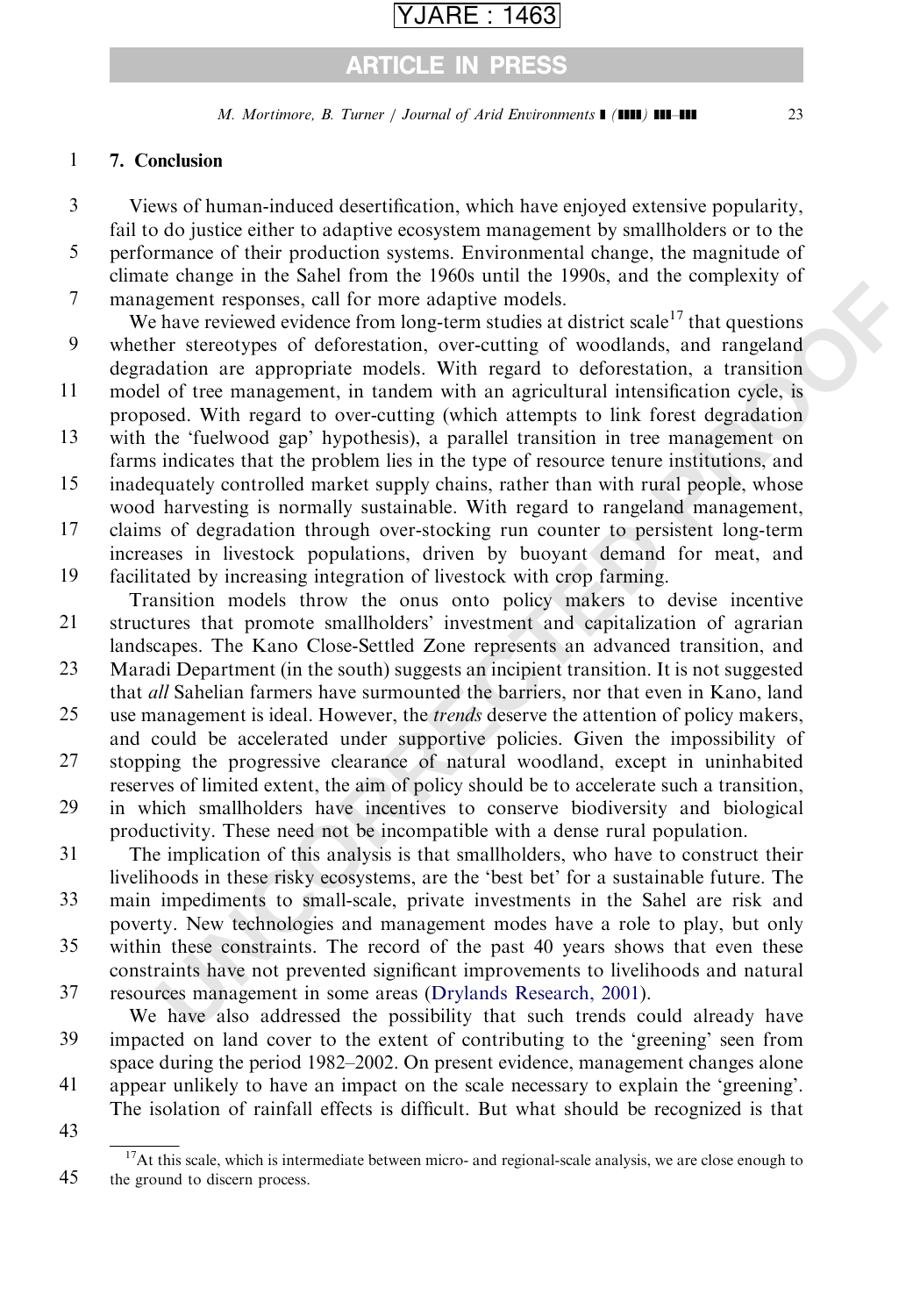### ARTICLE IN PRESS

### 24 M. Mortimore, B. Turner / Journal of Arid Environments  $\blacksquare$  ( $\blacksquare$ )  $\blacksquare$

- transitions towards more sustainable ecosystem management, presently observed in a significant minority of production systems, are both consistent with the logic of 1
- scarcity in natural resources, and susceptible to manipulation by intelligent policy. Transitions also offer a possibility of convergence between an evolving 3

environmental system, subject in particular to climate change, and a human system comprising social, institutional and technical adaptations. Such a convergence, 5

- towards synchronous evolution of coupled systems, may be a condition of bringing an end to desertification as a biophysical process and its potentially ominous 7
- consequences for societies in risky environments (Ash et al., 2002; Robbins et al., 2002). On the other hand, asynchronicity leads to the certainty of either irreversible 9
- degradation of natural resources or a breakdown in livelihoods, with attendant impoverishment. 11

The Sahel, with African drylands in general, is too large and important an area to be ignored. Yet making links between ecosystem management on the one hand and 13

- **EXALMATE: UNCONDET THE SET ANDEDENT SET ANDEDENT SET AND A CONTROMATE CONDUCT CONDUCT CONDUCT CONDUCT CONDUCT CONDUCT CONDUCT CONDUCT CONDUCT CONDUCT CONDUCT CONDUCT CONDUCT CONDUCT CONDUCT CONDUCT CONDUCT CONDUCT CONDU** economic and social policy on the other is very challenging. A shift in policy paradigms is currently being advocated, from the technocratic, top-down and environmentally oriented solutions of the past towards people-centred, empowering 15 17
- and enabling ones. To assist the smallholders in selecting the best options, the role of 19

the public sector needs some redefinition, based on a better understanding of these complex systems of human-environment relations (Dobie, 2001; Mainguet, 2003;

- [Anderson et al., 2004](#page-24-0); Global Mechanism, 2004). And to deal with the speed of change, public policy also requires a level of flexibility that matches that of the 21 23
- Sahelian people themselves.
- 25
- 27

### 8. Uncited references

[Ba et al., 2000;](#page-24-0) Badiane et al., 2000; Garin et al., 1999; Harris, 1999; Turner, 1997.

31

29

33

#### **Acknowledgements** 35

- The authors thank their collaborators in Senegal (Magatte Ba, who provided Fig. [2,](#page-7-0) Abdou Fall, Adama Faye, Syaka Sadio), in Niger (Ali Mahamane, who provided 37
- [Fig. 1](#page-6-0), Yamba Boubacar, Aboubacar Awaiss), in Nigeria (Afolabi Falola, Maharazu Yusuf, Salisu Mohammed and Ahmed Ibrahim) and in the UK (Bill Adams and 39
- Mary Tiffen). The research was supported by the Economic and Social Research Council of the UK (Project L320253001) and the Department for International 41

Development (Projects R6051, R7072CA and R7221); however, the content of this paper remains the responsibility of the authors. 43

45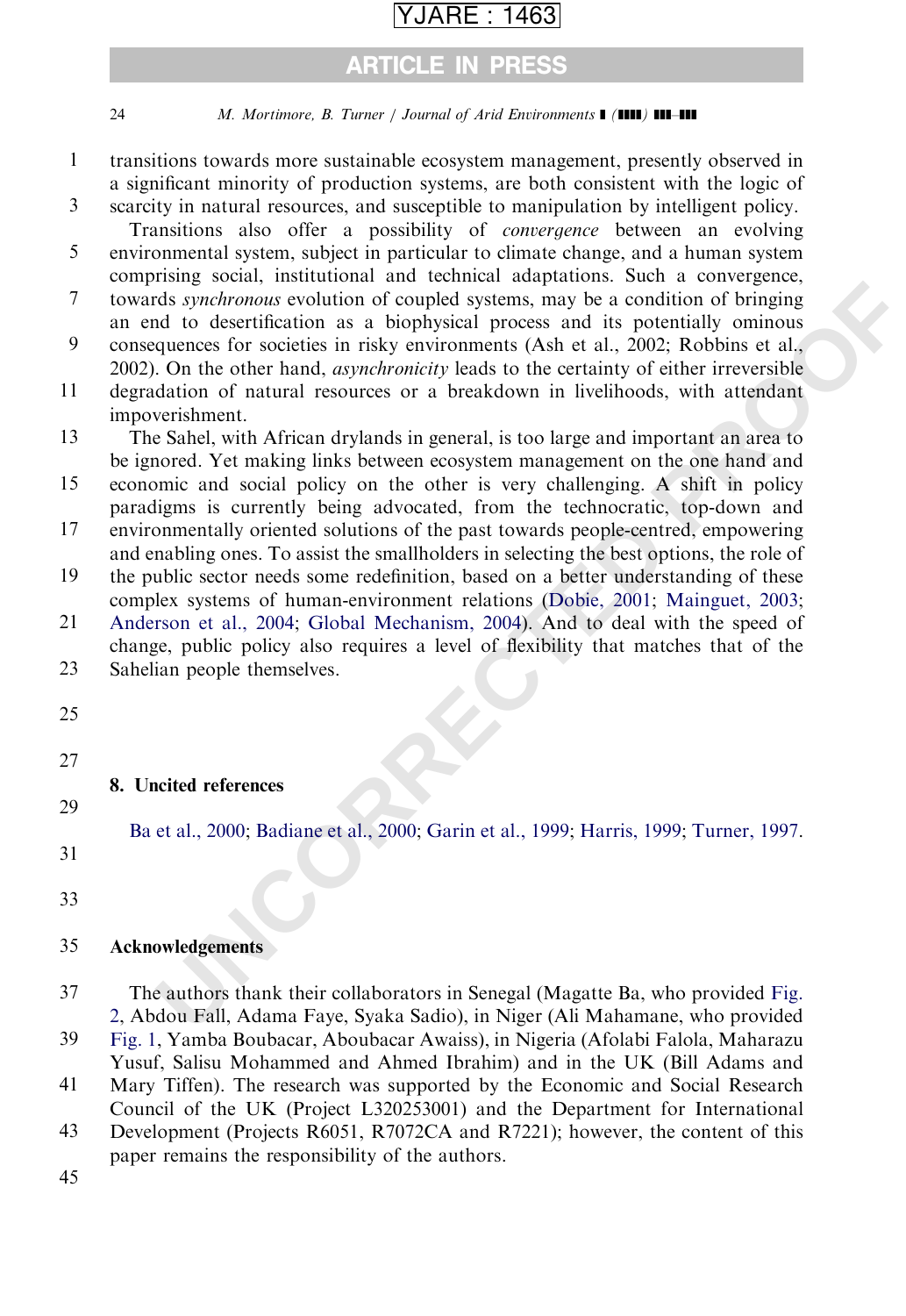### ARTICLE IN PRESS

M. Mortimore, B. Turner / Journal of Arid Environments  $\blacksquare$  (IIII) III-III 25

#### <span id="page-24-0"></span>Appendix. Methods used for canopy estimations 1

- [Table 4](#page-16-0) uses published data [\(Nichol, 1990:](#page-26-0) 51–55, areas (a) and (b)) and data from an unpublished report [\(Mortimore et al., 1990,](#page-26-0) pp. 47–48, area (c)). These data were 3
- used to estimate perennial canopies for a less dry ecology, Tumbau, in [Table 6](#page-21-0). The estimates for perennial canopies in a dry ecology [\(Table 6](#page-21-0)) were based on tree counts 5
- at 1:10,000 on air photographs of Dagaceri and Futchimiram between 1981 and 1990. Tree crowns on two transects (888 ha in Dagaceri and 975 ha in Futchimiram) 7
- were plotted on to enlarged photographs at 1:2500, and crown diameters were measured and grouped into size classes,  $5-123 \text{ m}^2$ . They were allocated to land use 9
- classes (cultivated, uncultivated, fallow and village). Mean canopy size, total canopy  $ha^{-1}$  and % of area were calculated for each class. 11
- Counts of shrubs, which are small, numerous and densely distributed, were made in two 6.25 km<sup>2</sup> quadrats (cultivated and uncultivated) in Dagaceri ( $\frac{dry}{\epsilon}$  ecology). As 13
- shrubs are too small to measure accurately on photographs, areas of shrub canopy were calculated using a mean size of  $2.5 \text{ m}^2$  based on field observations. For the 'less' 15
- dry ecology', where shrubs are found along vegetated field boundaries and cattle tracks but not scattered in the fields, an estimate of the shrub canopy was based on a 17
- measurement of vegetated boundaries shown on a photograph (covering an area of ca. 60 ha) published by Nichol (1989), with a frequency of one shrub  $m^{-1}$ , of 0.5 m 19
- diameter, based on field observations. 21
- 23

#### References 25

- Alhassan, A.B., Carter, R.C., Audu, I., 2003. Agriculture in the oases of the Manga Grasslands of semiarid north east Nigeria. How sustainable is it? Outlook on Agriculture 32/3, 191–195. 27
- Anderson, J., 2004. (with 18 others). Centre for International Forestry Research, Bogor, Indonesia.
- also to percurs a convertional and y coology (valoe to youce olses of the Counter of the Magnetic and 97.5 hai magnetic and 97.5 hai magnetic and you can be precent as the percurs on two transcents (888 ha in Dagaceti and Ariyo, J.A., Voh, J.P., Ahmed, B., 2001. Long-term change in food provisioning and marketing in the Kano region, 1960–2000. Drylands Research Working Paper 34, Drylands Research, Crewkerne, England. 29 31
- Awaiss, A., 2000. Gestion des forêts et des arbres au niveau des terroirs dans la région de Maradi. Drylands Research Working Paper 31, Drylands Research, Crewkerne, England. 33
- Ba, M., Mbaye, M., Ndao, S., Wade, A., Ndiaye, L., 2000. Cartographie des changements d'occupationutilisation du sol dans la zone agricole du Sénégal Occidental. Drylands Research Working Paper 21, Drylands Research, Crewkerne, England. 35
- Badiane, A., Khouma, M., Sène, M., 2000. Région de Diourbel: gestion des sols. Drylands Research Working Paper 15, Drylands Research, Crewkerne, England. 37
- Bourn, D., Wint, W., 1994. Livestock, land use and agricultural intensification in Sub-Saharan Africa. Pastoral Development Network Paper 37a, Overseas Development Institute, London.
- Breman, H., de Wit, C.T., 1983. Rangeland productivity and exploitation in the Sahel. Science 221, 1341–1347. 39
- Cline-Cole, R.A., 1998. Knowledge claims and landscape: alternative views of the fuelwood-degradation nexus in northern Nigeria. Environment and Planning D: Society and Space 16, 311–346. 41
- Cline-Cole, R.A., Falola, J.A., Main, H.A.C., Mortimore, M., Nichol, J.E., O'Reilly, F.D., 1990a. Wood Fuel in Kano. United Nations University Press, Tokyo. 43
- Cline-Cole, R.A., Main, H.A.C., Nichol, J.E., 1990b. On fuelwood consumption, population dynamics and deforestation in Africa. World Development 18/4, 513–527. 45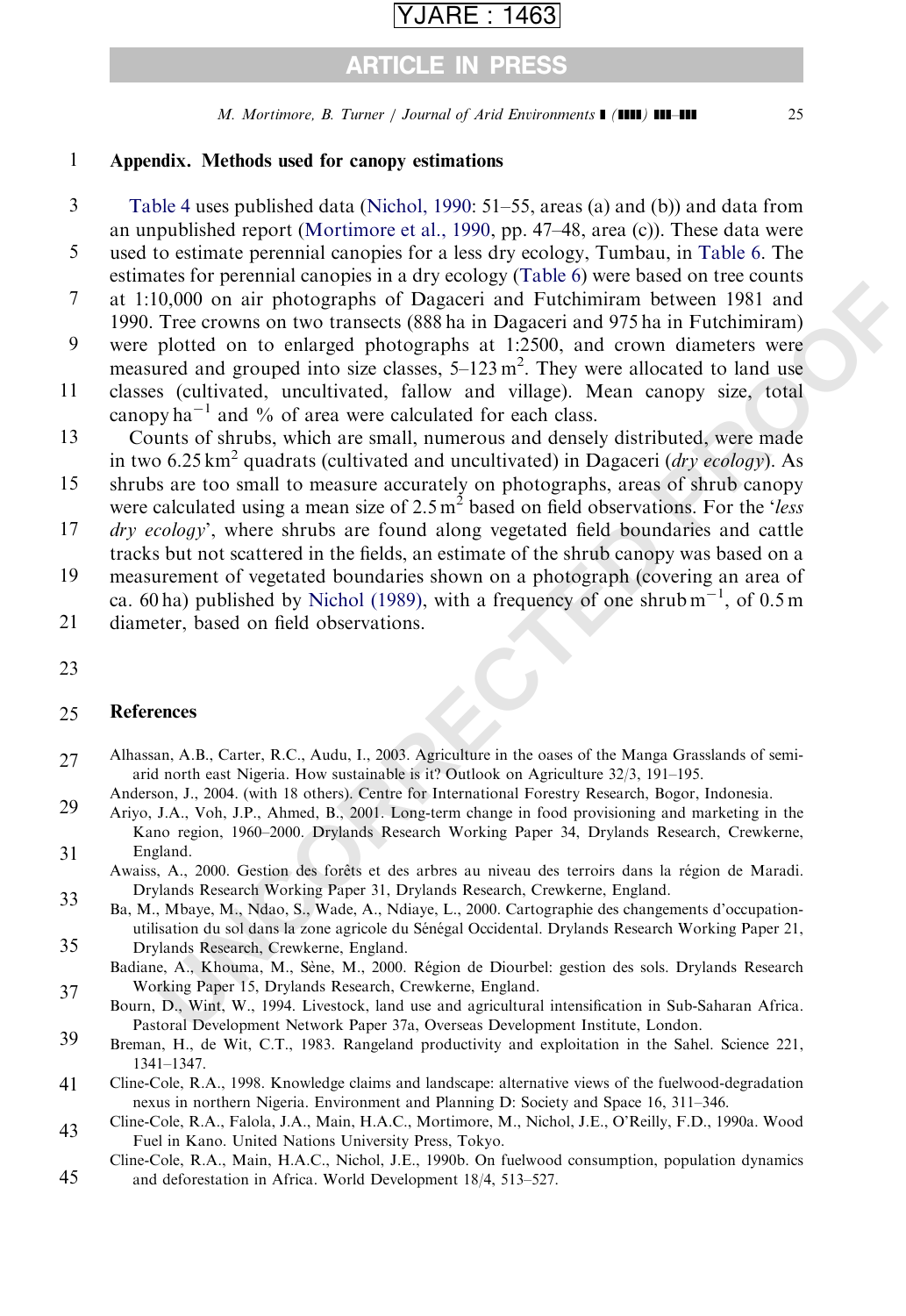### ARE : 1463

### ARTICLE IN PRESS

<span id="page-25-0"></span>26 M. Mortimore, B. Turner / Journal of Arid Environments  $\blacksquare$  ( $\blacksquare$ )  $\blacksquare$ 

- Dewees, P.A., 1989. 'The woodfuel crisis reconsidered: observations on the dynamics of abundance and scarcity. World Development 17/8, 1159–1172. 1
- Dobie, P., 2001. Poverty and the drylands. Challenge Paper 2, UNDP Drylands Development Centre, Nairobi. 3
- Dregne, H.E., Tucker, C.J., 1988. Green biomass and rainfall in semi-arid sub-Saharan Africa. Journal of Arid Environments 15/3, 245–252. 5
- Drylands Research, 2001. Livelihood transformations in semi-arid Africa, 1960–2000. Proceedings of a Workshop, Drylands Research Working Paper 41, Drylands Research, Crewkerne, England. 7
- Eckholm, E., Foley, G., Barnard, G., Timberlake, L., 1984. Firewood: The Energy Crisis That Won't Go Away. Earthscan, London. 9
- Faye, A., Fall, A., Tiffen, M., Nelson, J., 2001. Région de Diourbel: synthesis. Drylands Research Working Paper 23, Drylands Research, Crewkerne, England.
- Foley, G., 2001. Sustainable woodfuel supplies from the dry tropical woodlands. ESMAP Technical Paper 013, The World Bank, Washington, DC. 11
- Garin, P., Guigou, B., Lericollais, A., 1999. Les pratiques paysannes dans le Sine. In: Lericollais, A. (Ed.), Paysans Sereer: dynamiques agraires et mobilité au Sénégal. Institut de recherche de développement, Paris, pp. 211–298. 13
- Geist, H.J., Lambin, E.F., 2001. What drives tropical deforestation? LUCC Report Series No. 4, Department of Geography, University of Louvain, Louvain-la-Neuve. 15
- As besearch, 2001: Detembera Incordination in Suranno Arrests, One-2006. Tracteting the N. (1913), G., Darmand, G. Thinki, E. Folye, G., Darmand, G. Thinki, E. Folye, C., Darmand, G. Thinki, E. F. Doll, R. F. Doll, R. F. D Geomatics International, 1996. Assessment of land use and vegetation changes in Nigeria between 1978–1993. Report to the Forestry Management, Environmental and Coordinating Unit, Ibadan, Nigeria. 17 19
- Global Mechanism, 2004. Why invest in drylands? Global Mechanism of the Convention to Combat Desertification, Rome.
- Hamadou, S., 2000. Evolution à longe terme des productions agricoles, du système de commercialisation et des prix des produits dans la zone de Maradi. Drylands Research Working Paper 32, Drylands Research, Crewkerne, England. 21 23
- Harris, F.M.A., 1998. Farm level assessment of the nutrient balance in northern Nigeria. Agriculture, Ecosystems and Environment 71, 201–214.
- Harris, F.M.A., 1999. Nutrient management strategies of small-holder farmers in a short- fallow farming system in north-east Nigeria. The Geographical Journal 165/3, 275–285. 25
- Hendy, C.R.T., 1977. Animal production in Kano State and the requirements for further study in the Kano close-settled zone. Land Resources Report 21, Land Resources Division, Overseas Development Administration, Tolworth. 27 29
- Hess, T.M., Stephens, W., Maryah, U.M., 1995. Rainfall trends in North East Arid Zone of Nigeria 1961–1990. Agricultural and Forest Meteorology 74, 87–97.
- Hulme, M., 1992. Rainfall changes in Africa; 1931–1960 to 1961–1990. International Journal of Climatology 12, 685–699. 31
- Jouet, A., Jouve, P., Banoin, M., 1996. Le défrichement amélioré: une pratique paysanne d'agroforesterie au Sahel. In: Jouve, P. (Ed.), Gestion des terroirs et des resources naturelles au Sahel. Centre national d'e´tudes agronomiques des regions chaudes (CNEARC), pp. 34–42. 33
- Kaimowitz, D., Angelsen, A., 1998. Economic Models of Tropical Deforestation: A Review. Centre for International Forestry Research, Bogor, Indonesia. 35
- Lambin, E.F., 1994. Modelling deforestation processes: a review. Tropical Ecosystem Environment Observations by Satellites (TREES) Series B Research Report 1, Directorate General XIII, European Commission, Luxembourg. 37 39
- Le Houérou, H.N., Bingham, R.L., Skerbek, K.W., 1988. Relationship between variability of primary production and variability of annual precipitation in world arid lands. Journal of Arid Environments 15/1, 1–18. 41
- Leach, G., Mearns, R., 1988. Beyond the Woodfuel Crisis: People, Land and Trees in Africa. Earthscan, London. 43
- Leakey, R.R.B., Wilson, J., Deans, J.D., 1999. Domestication of trees for agroforestry in drylands. Annals of Arid Zone 38/3&4, 195–220. 45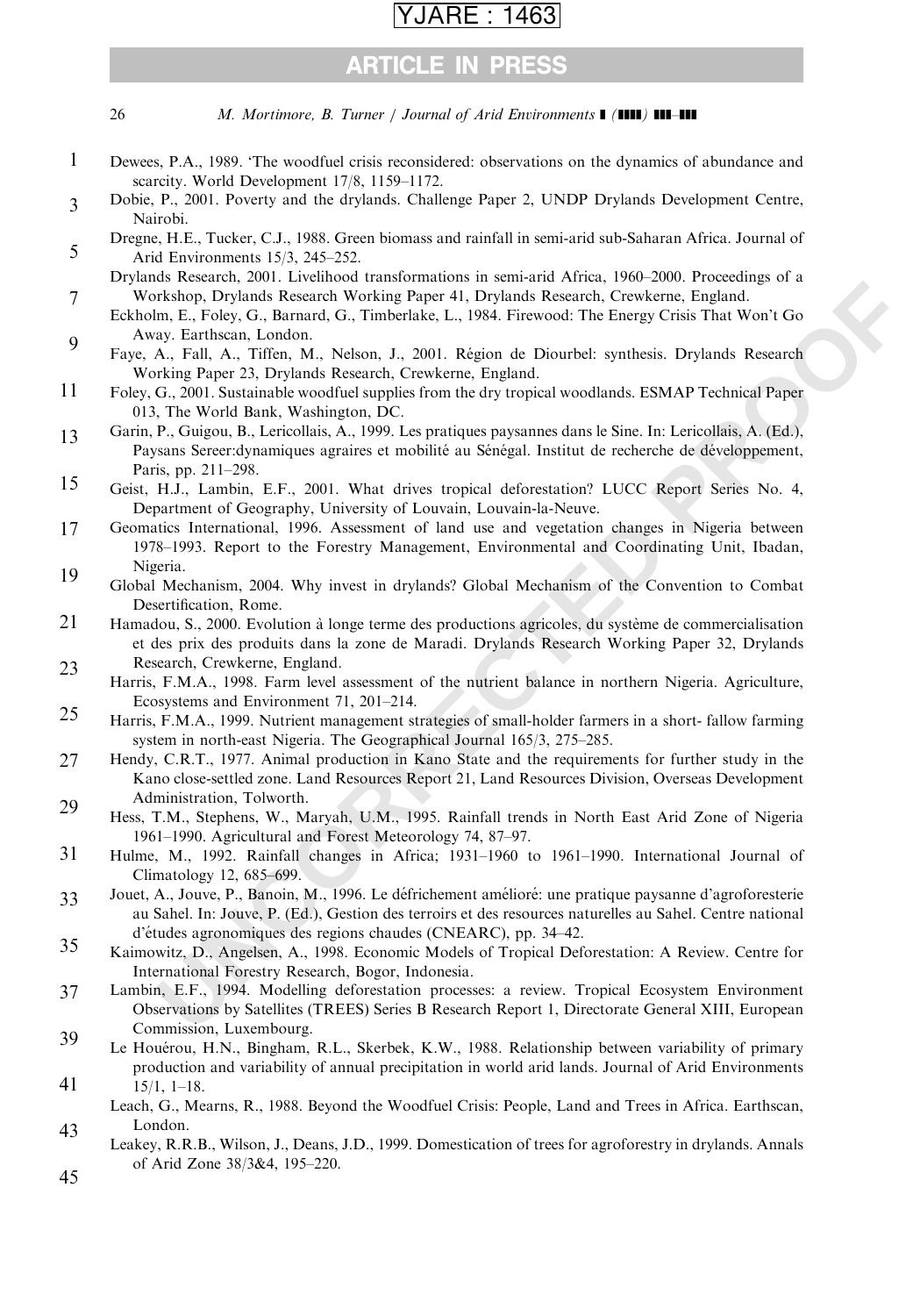### ARE : 1463

### ARTICLE IN PRESS

M. Mortimore, B. Turner / Journal of Arid Environments  $\blacksquare$  (IIII) III-III 27

- <span id="page-26-0"></span>Lind, M., Rasmussen, K., Adriansen, H., Ka, A., 2003. Estimating vegetation productivity gradients around watering points in the rangelands of northern Senegal based on NOAA AVHRR data. Geografiske Tidsskrift 103/1, 1–16. 1 3
- Mahamane, A., 2001. Usages des terres et évolutions végétales dans le departement de Maradi. Drylands Research Working Paper 27, Drylands Research, Crewkerne, England.
- Mainguet, M., 1991. Desertification—natural background and human mismanagement. Springer Series in Physical Environment, vol. 9. Springer, Heidelberg. 5
- Mainguet, M., 2003. Les pays secs. Environnement et développement. Ellipses, Paris. 7
- Mazzucato, V., Niemeijer, D., 2000. Rethinking soil and water conservation in a changing society: a case study on eastern Burkina Faso. Tropical Resource Management Paper 32, Wageningen University and Research Centre. 9
- Meyer, W.B., Turner, II, B.L. (Eds.), 1994. Changes in Land Use and Land Cover: A Global Perspective. Cambridge University Press, Cambridge. 11
- Mortimore, M., 1989. Adapting to Drought. Farmers, Famines and Desertification in West Africa. Cambridge University Press, Cambridge. 13
- Mortimore, M., 1993. The intensification of peri-urban agriculture: the Kano Close-Settled Zone, 1964–1986. In: Turner, II, B.L., Kates, R.W., Hyden, G. (Eds.), Population Growth and Agricultural Change in Africa. University Press of Florida, Gainesville, pp. 358–400. 15

Mortimore, M., 1998. Roots in the African Dust: Sustaining the SubSaharan Drylands. Cambridge University Press, Cambridge. 17

- Mortimore, M., 2000. Profile of rainfall change and variability in the Kano-Maradi region, 1960–2000. Drylands Research Working Paper 25, Drylands Research, Crewkerne, Somerset. 19
- Mortimore, M., 2001. Hard questions for ''pastoral development'': a northern Nigerian perspective'. In: Tielkes, E., Schlecht, E., Hiernaux, P. (Eds.), Elevage et gestion de parcours au Sahel, implications pour le développement. Verlag Grauer, Beuren-Stuttgart, pp. 101-114. 21
- Mortimore, M., 2005. Social resilience in dryland livelihoods: what can we learn for policy? In: Gausset, Q., Whyte, M., Birch, T. (Eds.), Proceedings of a Conference on 'Beyond Territory and Scarcity,
- Copenhagen, 2002. Scandinavian Institute of African Studies, Uppsala, in press. 23
- Mortimore, M., Adams, W.M., 1999. Working the Sahel. Society and environment in northern Nigeria, Routledge, London. 25
- Mortimore, M., Tiffen, M., 2004. Introducing research into policy: lessons from district studies of dryland development in Sub-Saharan Africa. Development Policy Review 22/3, 259–286. 27
- Mortimore, M., Essiet, E.U., Patrick, S., 1990. The nature, rate and effective limits of intensification in the small holder farming system of the Kano Close-Settled Zone. A Report to the Federal Agricultural Coordinating Unit, Ibadan, Nigeria. 29
- Mortimore, M., Harris, F., Turner, B., 1999. Implications of land use change for the production of plant biomass in densely populated Sahelo-Sudanian shrub-grasslands in north-east Nigeria. Global Ecology and Biogeography 8, 243–256. 31
- **ENGINEE TRANSPORE (THE SET AND THE SET AND THE SET AND THE SET AND THE SET AND THE SET AND THE SET AND A SET AND A SET AND A SET AND A SET AND A SET AND A SET AND A SET AND A SET AND A SET AND A SET AND THE SET AND A SET** Mortimore, M., Tiffen, M., Boubacar, Y., Nelson, J., 2001. Synthesis of long-term change in Maradi Department, 1960–2000'. Drylands Research Working Paper 39, Drylands Research, Crewkerne, England. 33
- Mortimore, M., Ba, M., Mahamane, A., Rostom, R.S., Serra del Pozo, P., Turner, B., 2005. Changing systems and changing landscapes: measuring and interpreting land use transformation in African drylands. Geografiske Tidsskrift, in press. 35 37
- Nichol, J.E.N., 1989. Ecology of fuelwood production in Kano Region, Northern Nigeria. Journal of Arid Environments 16, 347–360. 39
- Nichol, J.E.N., 1990. The ecology of wood fuel. In: Cline-Cole, R.A., Falola, J.A., Main, H.A.C., Mortimore, M., Nichol, J.E., O'Reilly, F.D. (Eds.), Wood Fuel in Kano. United Nations University
- Press, Tokyo, pp. 49–70. 41
- Oksen, P., 2001. Agricultural expansion and animal husbandry in a West African savannah environment. In: Benjaminsen, T.A., Lund, C. (Eds.), Politics, Property and Production in the West African Sahel. 43
- Nordiska Afrikaininstitutet, Uppsala, pp. 303–331.
- 45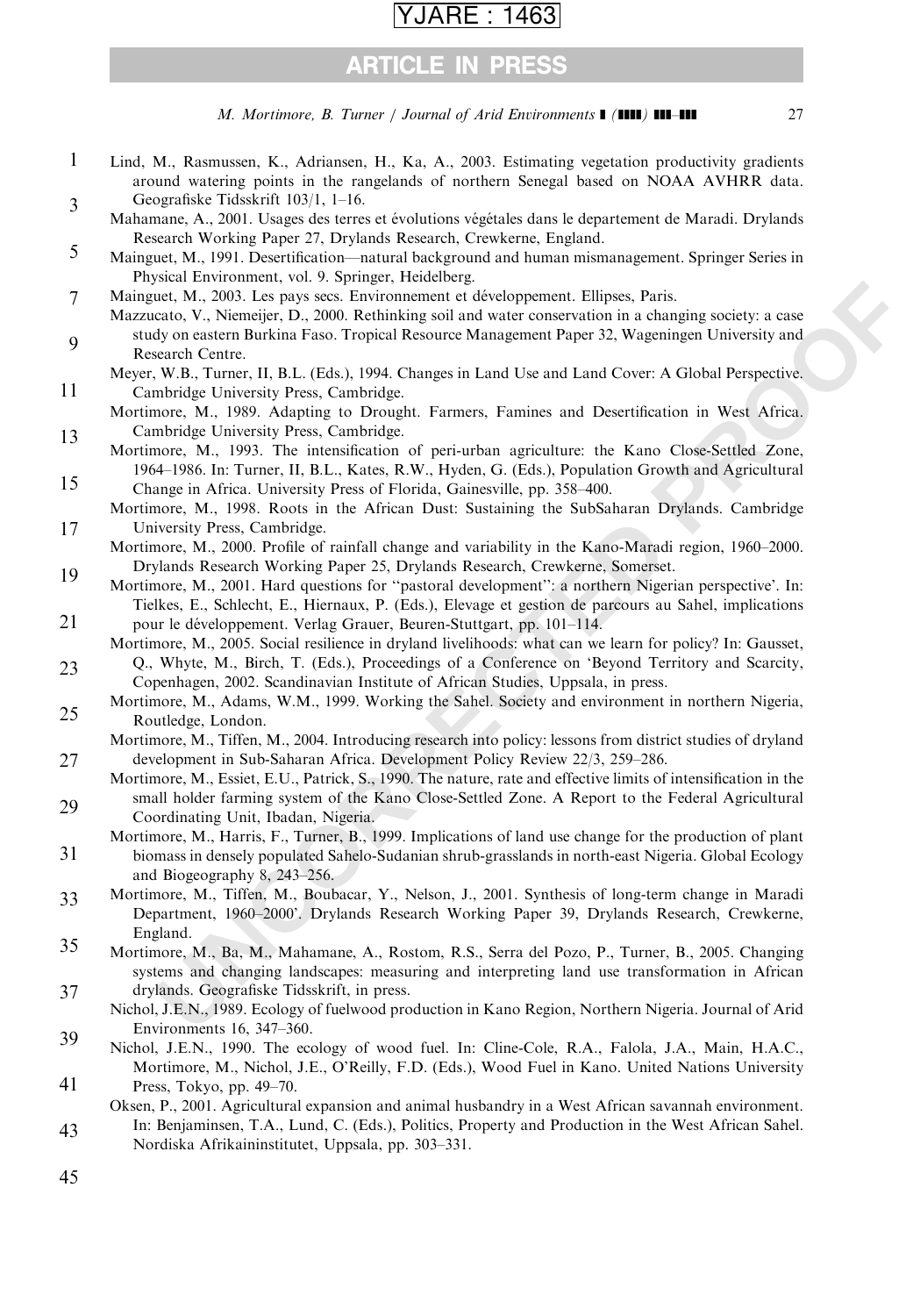## ARTICLE IN PRESS

<span id="page-27-0"></span>28 M. Mortimore, B. Turner / Journal of Arid Environments  $\blacksquare$  ( $\blacksquare$ )  $\blacksquare$ 

- Pearce, F., 2002. Africans go back to the land as plants reclaim the desert: farming is becoming viable again in what were until recently some of the most arid parts of Africa, thanks to a spectacular regreening of the southern Sahara belt. New Scientist 175 (2361) 21 September. 1 3
- Pelissier, P., 1966. Les paysans du Sénégal: les civilisations agraires du Cayor à la Casamance. Imprimerie Fabregue, Saint-Yrieix, France.
- Peyre de Fabregues, B., 2001. Les grandes étapes de l'élevage en zone pastorale au Niger et leurs consequences majeures. In: Tielkes, E., Schlecht, E., Hiernaux, P. (Eds.), Elevage et gestion de parcours au Sahel, implications pour le de´veloppement. Verlag Grauer, Beuren-Stuttgart, pp. 3–20. 5 7
- Pieri, C., 1989. Fertilité des terres des savanes. Bilan de trente ans de recherché et de développement agricole au sud du Sahara. Ministère de la Cooperation, Paris.
- **Secure Solution Scheme The Enter Scheme II and the Control Control Control Control Control Control Control Control Control Control Control Control Control Control Control Control Control Control Control and the present is** Powell, J.M., Fernando-Rivera, S., Williams, T.O., Renard, C. (Eds.), 1993. Livestock and sustainable nutrient cycling in mixed farming systems of Sub-Saharan Africa. Proceedings of an International Conference, 22–26 November 1993, vol. II: Technical Papers. International Livestock Commission for 9 11
	- Africa, Addis Ababa.
- Prince, S.D., 2002. Spatial and temporal scales for detection of desertification. In: Reynolds, J.F., Stafford-Smith, D.M. (Eds.), Global desertification. Do Humans Cause Deserts? Dahlem University Press, Berlin, pp. 23–40. 13
- Pullan, R.A., 1974. Farmed parkland in West Africa. Savanna 3/2, 119–152. 15
- Rasmussen, K., 1999. Land degradation in the Sahel-Sudan: the conceptual basis. Geografisk Tidsskrift, Special Issue, 2, 151–159. 17
- Rasmussen, K., Moller-Jensen, L., 1999. A generic model of shifting cultivation. Geografisk Tidsskrift, Special Issue, 1, 157–164. 19
- Rasmussen, K., Fog, B., Madsen, J.E., 2001. Desertification in reverse? Observations from northern Burkina Faso. Global Environmental Change 11, 271–282.
- Raynaut, C., 1980. Recherches multidisciplinaire sur la region de Maradi: rapport de synthèse. Université de Bordeaux II. 21
- Raynaut, C., Grégoire, E., Janin, P., Koechlin, P., Lavigne Delville, P., 1997. Societies and Nature in the Sahel. Routledge, London. 23
- Reenberg, A., 1994. Land use dynamics in the Sahelian zone in Eastern Niger: monitoring change in cultivation strategies in drought prone areas. Journal of Arid Environments 27, 179–192. 25
- Reenberg, A., Nielsen, T.L., Rasmussen, K., 1997. Field expansion and reallocation in the Sahel—land use pattern dynamics in a fluctuating biophysical and socio-economic environment. Global Environmental Change 8/1, 309–327. 27
- Reij, C., Steeds, D., 2003. Success stories in Africa's drylands: supporting advocates and answering sceptics. Global Mechanism of the Convention to Combat Desertification, Rome. 29
- Reij, C., Thiombiano, E., 2003. De´veloppement rural et environnement au Burkina Faso: la rehabilitation de la capacité productive des terroirs sur la partie nord du Plateau Central entre 1980 et 2001. CIS, Vrije Universiteit Amsterdam. 31
- Reynolds, J.F., Stafford-Smith, D.M. (Eds.), 2001. Global desertification. Do Humans Cause Deserts? Dahlem University Press, Berlin. 33
- Sadio, S., Dione, M., Soukeyna Ngom, M., 2000. Région de Diourbel: gestion des resources forestières et de l'arbre. Drylands Research Working Paper 17, Drylands Research, Crewkerne, England. 35
- Silviconsult Ltd., 1991. Northern Nigeria Household Energy Study. Silviconsult, Ltd., Bjarred, Sweden. Tiffen, M., 2001. Profile of demographic change in the Kano-Maradi region, 1960–2000. Drylands 37
	- Research Working Paper 24, Drylands Research, Crewkerne, England.
- Tiffen, M., 2003. Transition in Sub-Saharan Africa: agriculture, urbanization and income growth. World Development 31/8, 1343–1366. 39
- Tiffen, M., Mortimore, M., 2002. Questioning desertification in dryland sub-Saharan Africa. Natural Resources Forum 26/3, 218–233. 41
- Timberlake, L., 1985. Africa in Crisis. Earthscan, London.
- Trevallion, B.W., 1966. Metropolitan Kano Twenty Year Development Plan 1963–1983. Greater Kano Planning Authority, Kano. 43

45